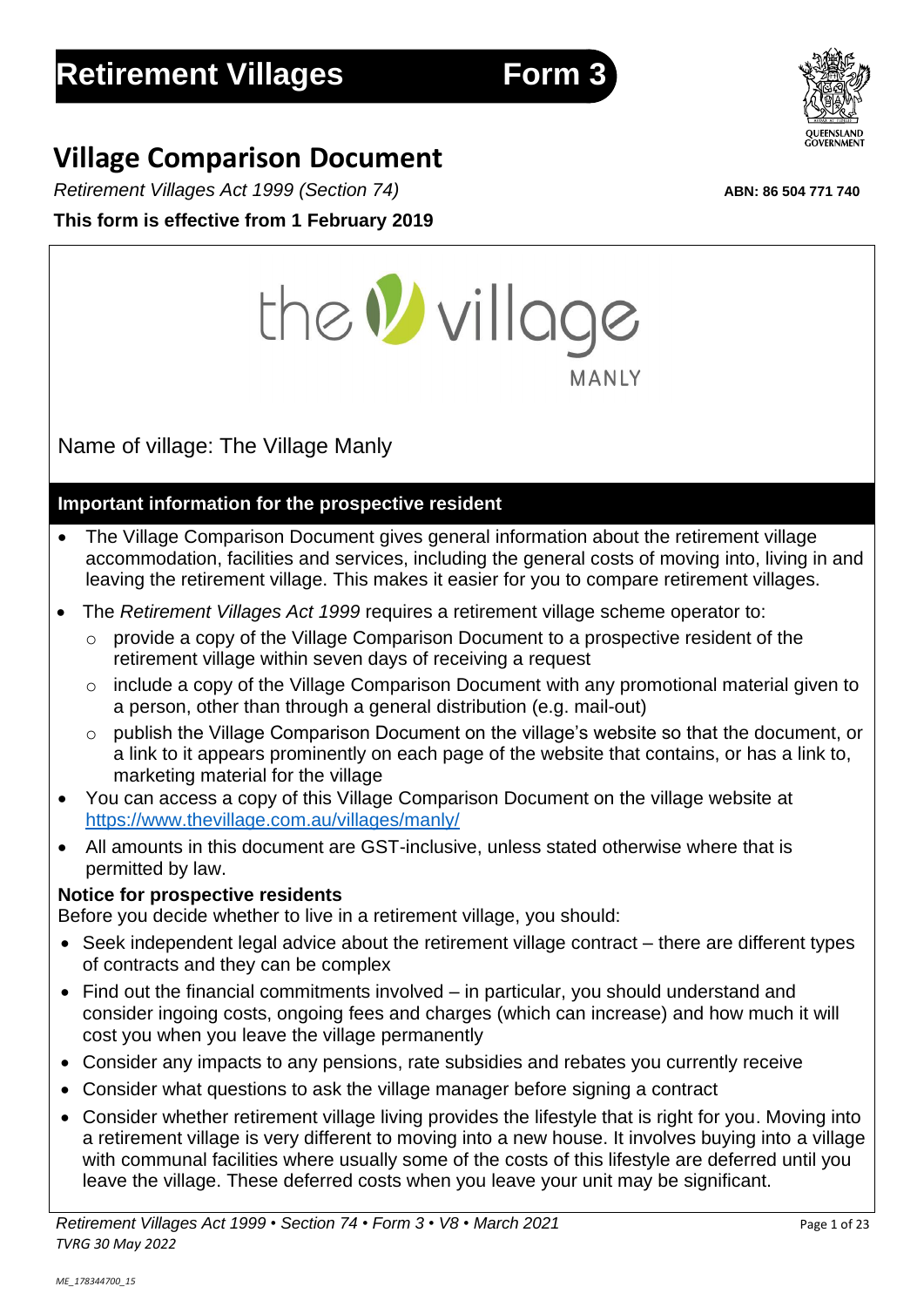- Seek further information and advice to help with making a decision that is right for you. Some useful contacts are listed at the end of this document, including:
	- o Queensland Retirement Village and Park Advice Service (QRVPAS) which provides free information and legal assistance for residents and prospective residents of retirement village. See [www.caxton.org.au](http://www.caxton.org.au/) or phone 07 3214 6333.
	- $\circ$  The Queensland Law Society which can provide a list of lawyers who practice retirement village law. See [www.qls.com.au](http://www.qls.com.au/) or phone: 1300 367 757.

#### **More information**

- If you decide to move into a retirement village, the operator will provide you with a Prospective Costs Document for your selected unit, a residence contract and other legal documents.
- By law, you must have a copy of the Village Comparison Document, the Prospective Costs Document, the village by-laws, your residence contract and all attachments to your residence contract for at least 21 days before you and the operator enter into the residence contract. This is to give you time to read these documents carefully and seek professional advice about your legal and financial interests. You have the right to waive the 21-day period if you get legal advice from a Queensland lawyer about your contract.

**The information in this Village Comparison Document is correct as at 30 May 2022 and applies to prospective residents.**

**Some of the information in this document may not apply to existing residence contracts.**

**Part 1 – Operator and management details**

| 1.1 Retirement village<br><b>location</b> | <b>Retirement Village Name: The Village Manly</b><br>Street Address: 162 Oceana Terrace<br>Suburb: Manly<br><b>State: Queensland</b>                    |  |
|-------------------------------------------|---------------------------------------------------------------------------------------------------------------------------------------------------------|--|
|                                           | Post Code: 4179                                                                                                                                         |  |
| 1.2 Owner of the land<br>on which the     | Name of landowner: The Corporation of the Synod of the Diocese of<br>Brisbane ABN 39 906 010 979                                                        |  |
| retirement village<br>scheme is located   | Australian Company Number (ACN): Not applicable.                                                                                                        |  |
|                                           | Address: Ground floor, 373 Ann Street                                                                                                                   |  |
|                                           | Suburb: Brisbane                                                                                                                                        |  |
|                                           | <b>State: Queensland</b>                                                                                                                                |  |
|                                           | Post Code: 4000                                                                                                                                         |  |
| 1.3 Village operator                      | Name of entity that operates the retirement village (scheme<br>operator): The Corporation of the Synod of the Diocese of Brisbane<br>ABN 39 906 010 979 |  |
|                                           | Australian Company Number (ACN): Not applicable.                                                                                                        |  |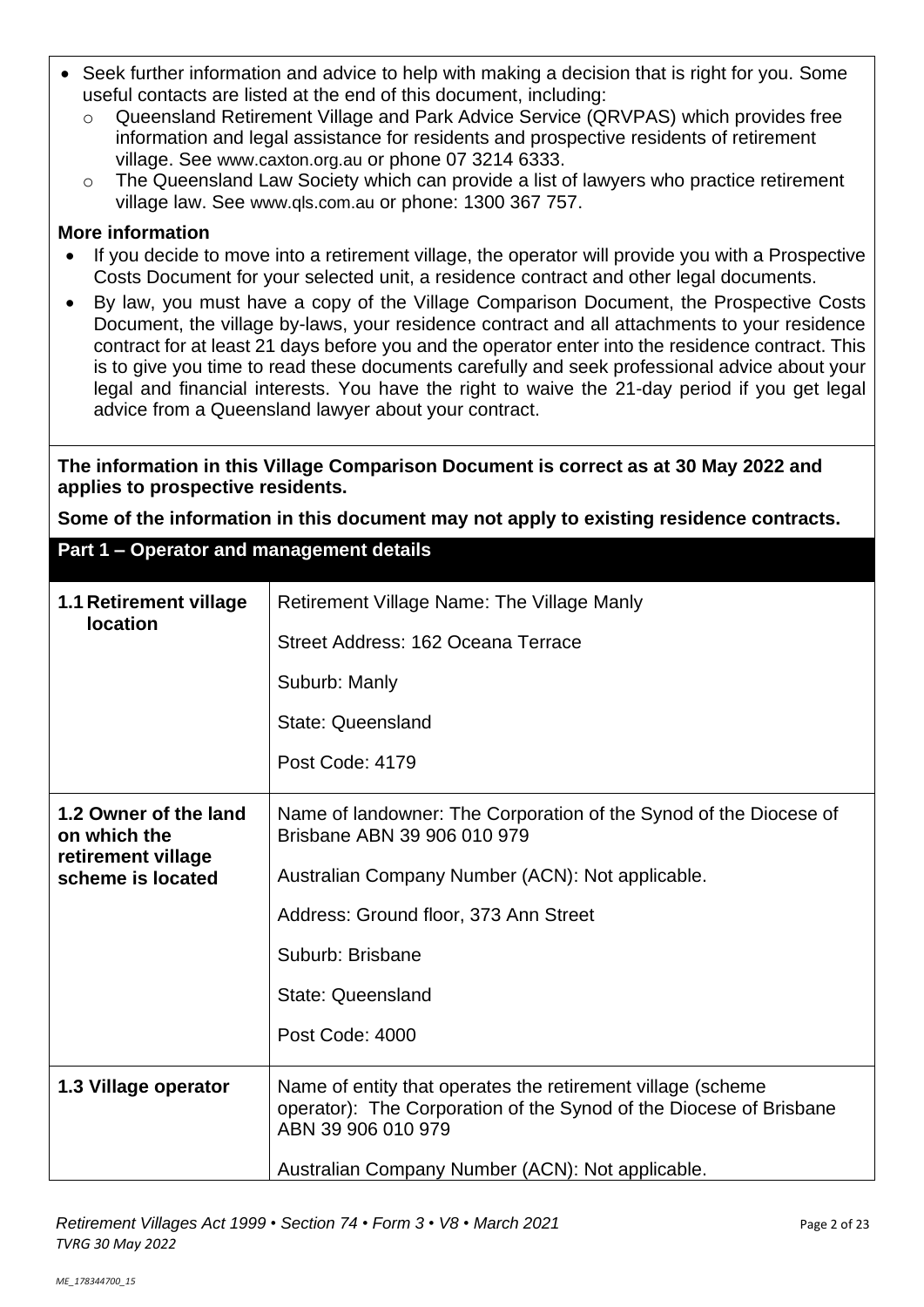|                                                                              | Suburb: Brisbane                                                                                                                                                                                                                                                                                                                  |  |  |  |
|------------------------------------------------------------------------------|-----------------------------------------------------------------------------------------------------------------------------------------------------------------------------------------------------------------------------------------------------------------------------------------------------------------------------------|--|--|--|
|                                                                              | <b>State: Queensland</b>                                                                                                                                                                                                                                                                                                          |  |  |  |
|                                                                              | Post Code: 4000                                                                                                                                                                                                                                                                                                                   |  |  |  |
|                                                                              | Date entity became operator: 7 October 2002                                                                                                                                                                                                                                                                                       |  |  |  |
| 1.4 Village<br>management and                                                | Name of village management entity and contact details: Retirement<br>Village Managers Pty Ltd as trustee for RV Managers Unit Trust                                                                                                                                                                                               |  |  |  |
| onsite availability                                                          | Australian Company Number (ACN): 117 850 843 (ABN: 70 110 251<br>679)                                                                                                                                                                                                                                                             |  |  |  |
|                                                                              | Phone: 07 3854 3737                                                                                                                                                                                                                                                                                                               |  |  |  |
|                                                                              | Email: info@thevillage.com.au                                                                                                                                                                                                                                                                                                     |  |  |  |
|                                                                              | An onsite manager (or representative) is available to residents:                                                                                                                                                                                                                                                                  |  |  |  |
|                                                                              | $\boxtimes$ Full time<br>$\Box$ Part time<br>By appointment only<br>$\Box$ None available<br>$\Box$ Other:                                                                                                                                                                                                                        |  |  |  |
|                                                                              | Onsite availability includes:                                                                                                                                                                                                                                                                                                     |  |  |  |
|                                                                              | Weekdays: $8:30am - 4:30pm$                                                                                                                                                                                                                                                                                                       |  |  |  |
|                                                                              | Weekends: No availability                                                                                                                                                                                                                                                                                                         |  |  |  |
| <b>1.5 Approved closure</b><br>plan or transition plan<br>for the retirement | Is there an approved transition plan for the village?<br>$\Box$ Yes $\boxtimes$ No                                                                                                                                                                                                                                                |  |  |  |
| village                                                                      | A written transition plan approved by the Department of Housing and<br>Public Works is required when an existing operator is transitioning<br>control of the retirement village scheme's operation to a new operator.                                                                                                             |  |  |  |
|                                                                              | Is there an approved closure plan for the village?<br>$\boxtimes$ No<br>$\Box$ Yes                                                                                                                                                                                                                                                |  |  |  |
|                                                                              | A written closure plan approved by the residents of the village (by a<br>special resolution at a residents meeting) or by the Department of<br>Housing and Public Works is required if an operator is closing a<br>retirement village scheme. This includes winding down or stopping to<br>operate the village, even temporarily. |  |  |  |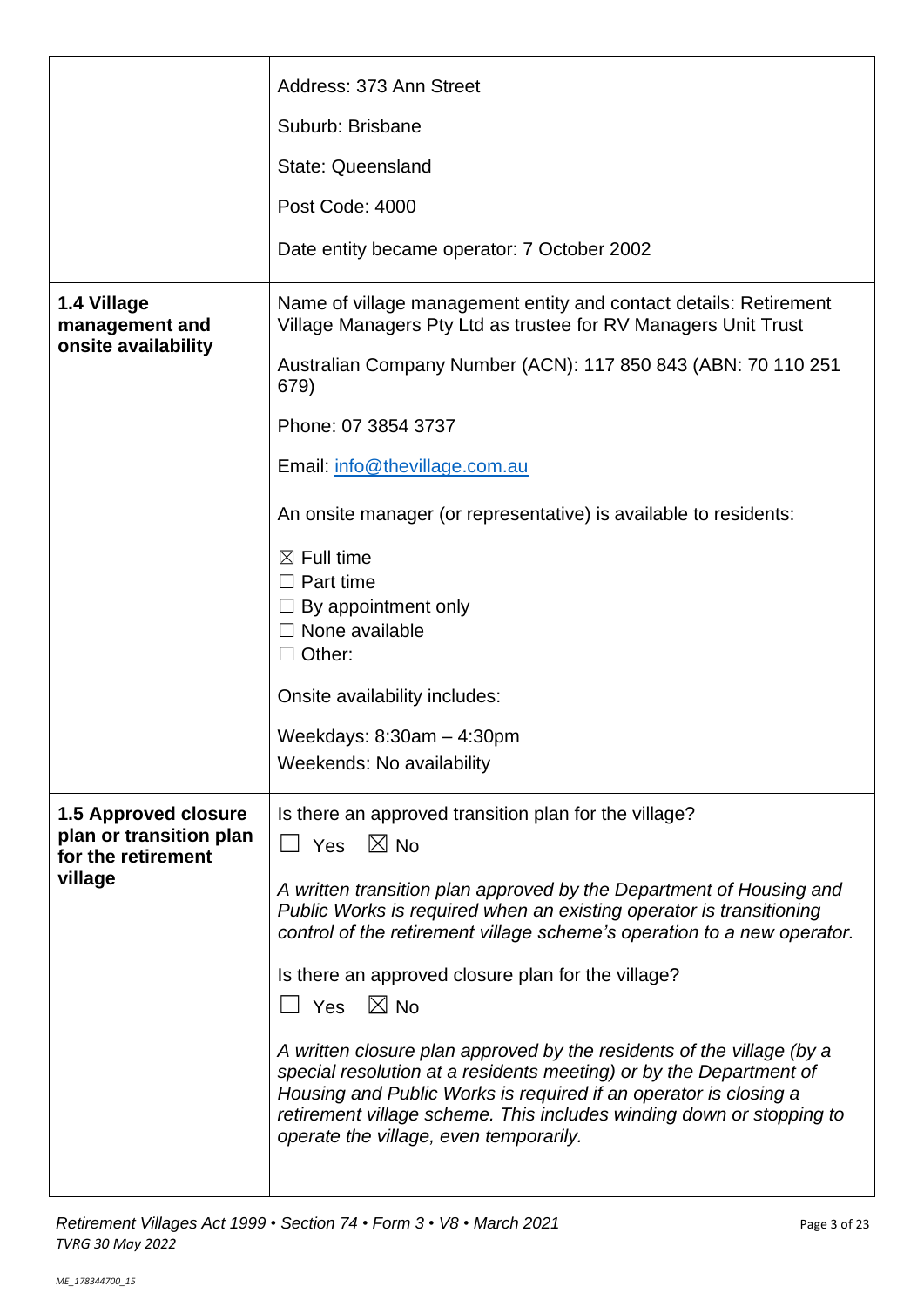| Part 2 - Age limits                                        |                                                                                                                                                  |                                         |                                                    |                                                                         |
|------------------------------------------------------------|--------------------------------------------------------------------------------------------------------------------------------------------------|-----------------------------------------|----------------------------------------------------|-------------------------------------------------------------------------|
| 2.1 What age limits<br>apply to residents in               | Occupants must be at least 65.                                                                                                                   |                                         |                                                    |                                                                         |
| this village?                                              | change the age criteria.                                                                                                                         |                                         |                                                    | The scheme operator reserves the right to decline an application and to |
| <b>ACCOMMODATION, FACILITIES AND SERVICES</b>              |                                                                                                                                                  |                                         |                                                    |                                                                         |
|                                                            |                                                                                                                                                  |                                         |                                                    |                                                                         |
| 3.1 Resident                                               | Part 3 - Accommodation units: Nature of ownership or tenure<br>Freehold (owner resident)                                                         |                                         |                                                    |                                                                         |
| ownership or tenure of                                     | $\boxtimes$                                                                                                                                      |                                         |                                                    |                                                                         |
| the units in the village                                   | Lease (non-owner resident)                                                                                                                       |                                         |                                                    |                                                                         |
| is:                                                        | $\boxtimes$                                                                                                                                      | Licence (non-owner resident)            |                                                    |                                                                         |
|                                                            |                                                                                                                                                  |                                         | Share in company title entity (non-owner resident) |                                                                         |
|                                                            |                                                                                                                                                  | Unit in unit trust (non-owner resident) |                                                    |                                                                         |
|                                                            |                                                                                                                                                  | Rental (non-owner resident)             |                                                    |                                                                         |
|                                                            | Other                                                                                                                                            |                                         |                                                    |                                                                         |
| <b>Accommodation types</b>                                 |                                                                                                                                                  |                                         |                                                    |                                                                         |
|                                                            |                                                                                                                                                  |                                         |                                                    |                                                                         |
| 3.2 Number of units by<br>accommodation type<br>and tenure | On completion of stages 1 and 2 of development, there will be 112<br>units in the village, comprising:                                           |                                         |                                                    |                                                                         |
|                                                            | 12 single storey units (existing bungalows); and<br>100 units in 4 x multi-storey buildings ranging from 4 to 6 levels.<br>$\bullet$             |                                         |                                                    |                                                                         |
|                                                            |                                                                                                                                                  |                                         |                                                    |                                                                         |
|                                                            | Note from the scheme operator: While there are currently only 14<br>accommodation units at the retirement village, 100 new                       |                                         |                                                    |                                                                         |
|                                                            | accommodation units are intended to be constructed by the scheme                                                                                 |                                         |                                                    |                                                                         |
|                                                            | operator over 2 stages. On completion of the two stages, there will be<br>112 units in the Village. Please refer to part 5 for an outline of the |                                         |                                                    |                                                                         |
|                                                            | development.                                                                                                                                     |                                         |                                                    |                                                                         |
| <b>Accommodation Unit</b>                                  | <b>Freehold</b>                                                                                                                                  | Leasehold                               | <b>Licence</b>                                     | <b>Other</b>                                                            |
| Independent living                                         |                                                                                                                                                  |                                         |                                                    |                                                                         |
| units                                                      |                                                                                                                                                  |                                         |                                                    |                                                                         |
| <b>Studio</b>                                              |                                                                                                                                                  |                                         |                                                    |                                                                         |
| One bedroom                                                |                                                                                                                                                  | 1                                       |                                                    |                                                                         |
| Two bedrooms<br>$\blacksquare$                             |                                                                                                                                                  | 15                                      | 9                                                  | 3                                                                       |
| Three bedrooms                                             |                                                                                                                                                  | 84                                      |                                                    |                                                                         |
| Serviced units<br><b>Studio</b>                            |                                                                                                                                                  |                                         |                                                    |                                                                         |
| One bedroom<br>$\overline{\phantom{a}}$                    |                                                                                                                                                  |                                         |                                                    |                                                                         |
| Two bedrooms<br>$\blacksquare$                             |                                                                                                                                                  |                                         |                                                    |                                                                         |
| Three bedrooms                                             |                                                                                                                                                  |                                         |                                                    |                                                                         |
| Other $-4$ bedroom/                                        |                                                                                                                                                  |                                         |                                                    |                                                                         |
| penthouse                                                  |                                                                                                                                                  |                                         |                                                    |                                                                         |
| Total number of units                                      |                                                                                                                                                  | 100                                     | 9                                                  | 3                                                                       |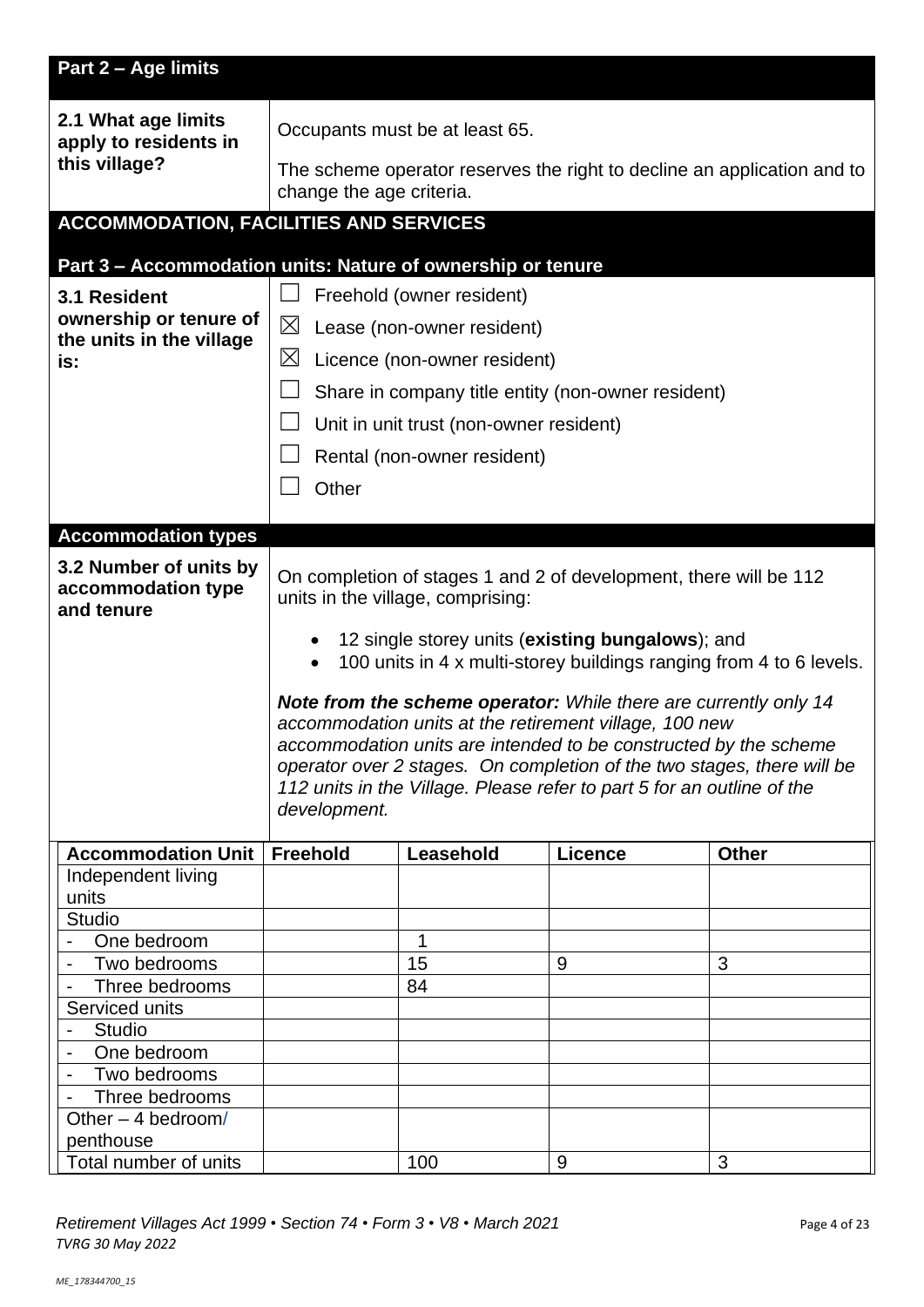*Note from the scheme operator: The above accommodation units include the existing bungalows in the Village and the new units intended to be constructed by the scheme operator. Please refer to part 5 for an outline of the development.*

| <b>Access and design</b>                                                                         |                                                                                                                                                                             |  |  |  |
|--------------------------------------------------------------------------------------------------|-----------------------------------------------------------------------------------------------------------------------------------------------------------------------------|--|--|--|
| 3.3 What disability<br>access and design<br>features do the units<br>and the village<br>contain? | $\Box$ Level access from the street into and between all areas of the unit<br>(i.e. no external or internal steps or stairs) in $\Box$ all $\Box$ some units                |  |  |  |
|                                                                                                  | $\boxtimes$ Alternatively, a ramp, elevator or lift allows entry into $\boxtimes$ all $\Box$ some<br>units                                                                  |  |  |  |
|                                                                                                  | $\boxtimes$ Step-free (hobless) shower in $\Box$ all $\boxtimes$ some units                                                                                                 |  |  |  |
|                                                                                                  | $\boxtimes$ Width of doorways allow for wheelchair access in $\boxtimes$ all $\Box$ some units                                                                              |  |  |  |
|                                                                                                  | Toilet is accessible in a wheelchair in $\Box$ all $\boxtimes$ some units<br>$\bowtie$                                                                                      |  |  |  |
|                                                                                                  | $\Box$ Other key features in the units or village that cater for people with<br>disability or assist residents to age in place:                                             |  |  |  |
|                                                                                                  | None<br>$\perp$                                                                                                                                                             |  |  |  |
| Part 4 - Parking for residents and visitors                                                      |                                                                                                                                                                             |  |  |  |
| 4.1 What car parking<br>in the village is<br>available for<br>residents?                         | All units with own garage or carport attached or adjacent to the unit<br>$\Box$<br>$\Box$ All / Some [unit type] units with own garage or carport separate from<br>the unit |  |  |  |
|                                                                                                  | $\Box$ All / Some [unit type] units with own car park space adjacent to the<br>unit                                                                                         |  |  |  |
|                                                                                                  | $\boxtimes$ All units with own car park space separate from the unit                                                                                                        |  |  |  |
|                                                                                                  | General car parking for residents in the village<br>$\Box$                                                                                                                  |  |  |  |
|                                                                                                  | Other parking: Community centre parking<br>$\boxtimes$<br>$\Box$ [insert number/unit type] units with no car parking for residents                                          |  |  |  |
|                                                                                                  | $\Box$ No car parking for residents in the village                                                                                                                          |  |  |  |
|                                                                                                  | Restrictions on resident's car parking include: n/a                                                                                                                         |  |  |  |
| 4.2 Is parking in the                                                                            | $\boxtimes$ Yes<br>$\Box$ No                                                                                                                                                |  |  |  |
| village available for<br>visitors?                                                               | Available on request.                                                                                                                                                       |  |  |  |
| If yes, parking<br>restrictions include                                                          |                                                                                                                                                                             |  |  |  |
| <b>Part 5 - Planning and development</b>                                                         |                                                                                                                                                                             |  |  |  |
| 5.1 Is construction or                                                                           | Year village construction started: 2021                                                                                                                                     |  |  |  |
| development of the<br>village complete?                                                          | Fully developed / completed                                                                                                                                                 |  |  |  |
|                                                                                                  | $\boxtimes$<br>Partially developed / completed                                                                                                                              |  |  |  |
|                                                                                                  | Construction yet to commence                                                                                                                                                |  |  |  |

*Retirement Villages Act 1999* • *Section 74* • *Form 3* • *V8* • *March 2021* Page 5 of 23 *TVRG 30 May 2022*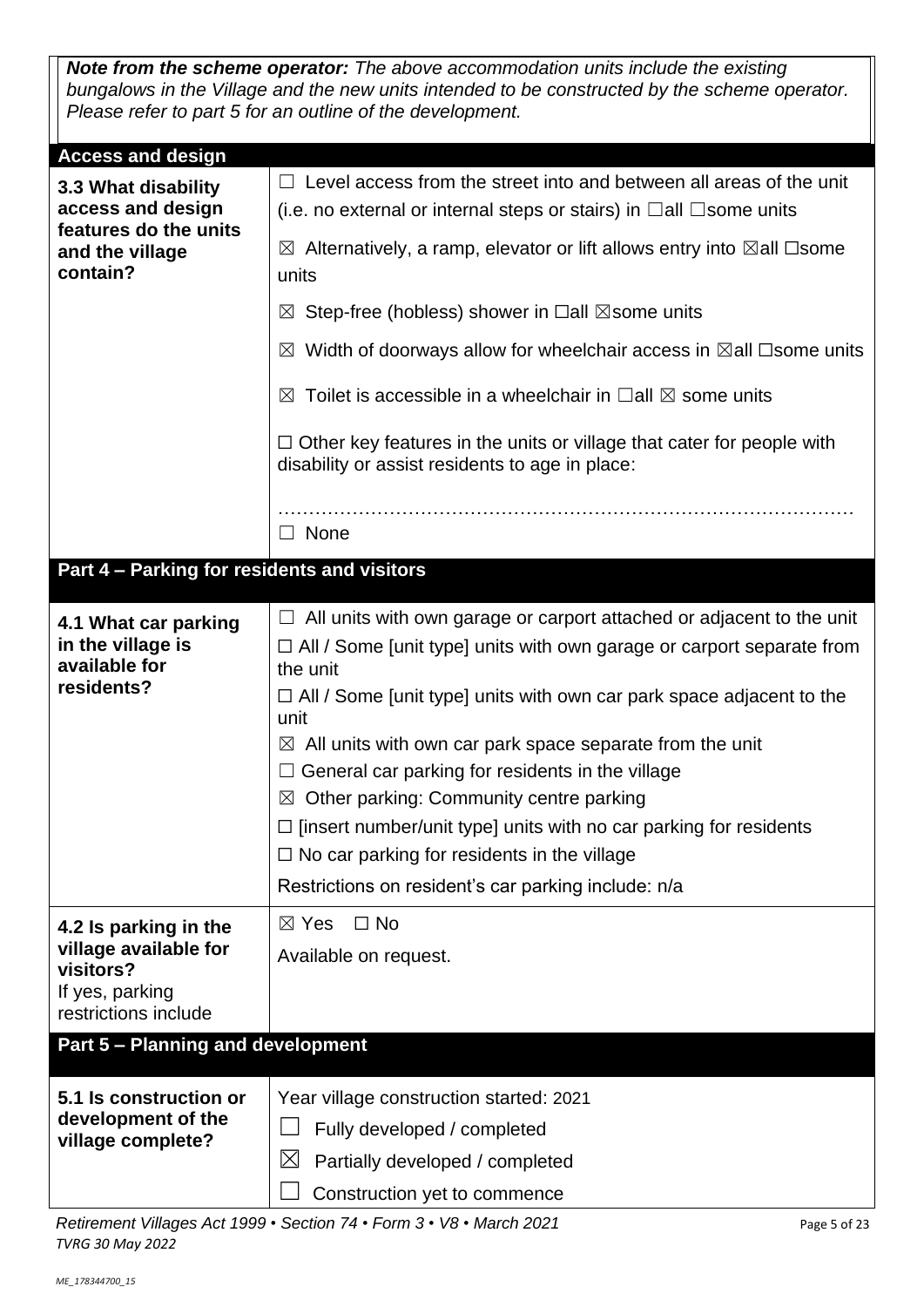|                                                                                                       | Note from the scheme operator: It is anticipated that construction of<br>stages 1 and 2 will commence around July 2023. Please refer to part 5<br>for an outline of the development.                                                                                                                                                                                                                                                                                                                                                                                                                                      |
|-------------------------------------------------------------------------------------------------------|---------------------------------------------------------------------------------------------------------------------------------------------------------------------------------------------------------------------------------------------------------------------------------------------------------------------------------------------------------------------------------------------------------------------------------------------------------------------------------------------------------------------------------------------------------------------------------------------------------------------------|
| 5.2 Construction,<br>development<br>applications and<br>development<br>approvals                      | Provide detail of any construction, development or redevelopment<br>relating to the retirement village land, including details of any related<br>development approval or development applications in accordance with<br>the Planning Act 2016                                                                                                                                                                                                                                                                                                                                                                             |
| Provide details and<br>timeframe of<br>development or<br>proposed development,<br>including the final | A Development Permit for Material Change of Use for Retirement<br>Facility and a Development Permit for Building Work on a Queensland<br>Heritage Place was approved by His Honour Judge Everson in the<br>Planning and Environment Court (Appeal Number 1201 of 2019) on 13<br>December 2019 (Development Approval).                                                                                                                                                                                                                                                                                                     |
| number and types of<br>units and any new<br>facilities.                                               | Subject to further approvals from relevant authorities, the scheme<br>operator intends to progressively develop the village in up to four<br>stages, comprising:                                                                                                                                                                                                                                                                                                                                                                                                                                                          |
|                                                                                                       | the two stages approved in the Development Approval. The<br>development of these two stages will consist of construction of<br>four multi-storey buildings, which contain 100 new<br>accommodation apartments, basement carparking and new<br>community facilities; and<br>up to two further stages in the location of the existing<br>$\bullet$<br>bungalows in the village, which will be the subject of a further<br>development application for approval for up to four multi-storey<br>buildings. These buildings are proposed to contain up to 100<br>accommodation apartments, basement carparking and facilities. |
|                                                                                                       | Note from the scheme operator: A draft 'future redevelopment plan'<br>showing the two stages approved in the Development Approval and the<br>two further proposed stages in the location of the existing bungalows is<br>available from the scheme operator on request. The scheme operator<br>notes that the location, size and configuration of each stage is<br>indicative only and the final location, size and configuration of the<br>improvements in each stage is subject to change.                                                                                                                              |
|                                                                                                       | Stage 1                                                                                                                                                                                                                                                                                                                                                                                                                                                                                                                                                                                                                   |
|                                                                                                       | Stage 1 will include construction of:                                                                                                                                                                                                                                                                                                                                                                                                                                                                                                                                                                                     |
|                                                                                                       | Building B1, which is four (4) storeys in height (excluding<br>basement) and contains approximately 23 accommodation<br>apartments;<br>Building B2, which is four (4) storeys in height (excluding<br>basement) and contains approximately 23 accommodation<br>apartments; and<br>Construction of basement car parking.                                                                                                                                                                                                                                                                                                   |
|                                                                                                       | <b>Stage 2</b>                                                                                                                                                                                                                                                                                                                                                                                                                                                                                                                                                                                                            |
|                                                                                                       | Stage 2 includes construction of:                                                                                                                                                                                                                                                                                                                                                                                                                                                                                                                                                                                         |
|                                                                                                       | Building B3, which is six (6) storeys in height (excluding<br>basement) and contains approximately 25 accommodation                                                                                                                                                                                                                                                                                                                                                                                                                                                                                                       |

*Retirement Villages Act 1999* • *Section 74* • *Form 3* • *V8* • *March 2021* Page 6 of 23 *TVRG 30 May 2022*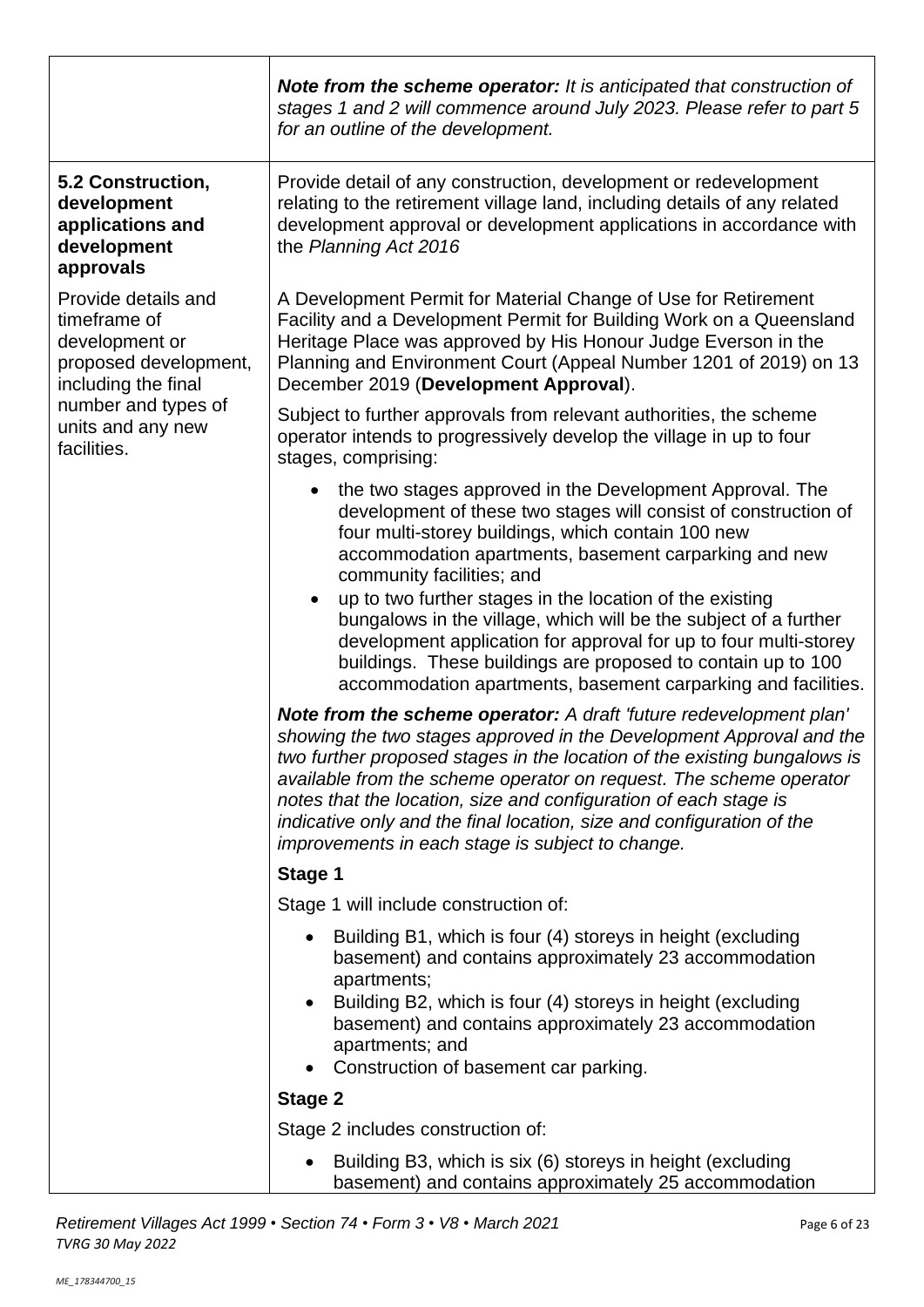| apartments;<br>Building B4 which is six (6) storeys in height (excluding<br>basement) and contains approximately 29 accommodation<br>apartments;<br>new community facilities in the basement and on level 1 of<br>Buildings B3 and B4;<br>basement car parking; and<br>the bowling green.<br>$\bullet$                                                                                                                                                                                                                                                                                                                                                |
|-------------------------------------------------------------------------------------------------------------------------------------------------------------------------------------------------------------------------------------------------------------------------------------------------------------------------------------------------------------------------------------------------------------------------------------------------------------------------------------------------------------------------------------------------------------------------------------------------------------------------------------------------------|
| The scheme operator notes that the facilities above may be located in<br>multifunctional areas. The location, size and configuration of each<br>facility is indicative only and the final location, size and configuration of<br>these facilities are subject to change.                                                                                                                                                                                                                                                                                                                                                                              |
| <b>Further stages</b>                                                                                                                                                                                                                                                                                                                                                                                                                                                                                                                                                                                                                                 |
| The area where the existing bungalows are located (the future stage<br>redevelopment area) is proposed to be redeveloped in accordance with<br>a varied or new development approval (subject to council approval) by<br>constructing up to four (4) multi-storey buildings ranging from 4 to 8<br>levels with basement carparking and approximately 100<br>accommodation units comprising 2 and 3 bedrooms.                                                                                                                                                                                                                                           |
| The redevelopment work will include:<br>demolition of improvements;<br>$\bullet$<br>construction works to build the new buildings and facilities;<br>landscaping work; and<br>$\bullet$<br>temporary and permanent changes to access roads and<br>footpaths within the future stage redevelopment area.                                                                                                                                                                                                                                                                                                                                               |
| <b>Note from the scheme operator:</b> Construction vehicles for the further<br>stages may access and depart the future stage redevelopment area via<br>the stage 1 and stage 2 access road.                                                                                                                                                                                                                                                                                                                                                                                                                                                           |
| <b>Completed village</b>                                                                                                                                                                                                                                                                                                                                                                                                                                                                                                                                                                                                                              |
| When construction is complete the village is intended to comprise of:                                                                                                                                                                                                                                                                                                                                                                                                                                                                                                                                                                                 |
| A mix of 1, 2 and 3 bedroom apartments;<br>$\bullet$<br>New recreational and lifestyle facilities which are proposed to<br>include the following:<br>o restaurant and café (goods and services provided on a<br>user-pays basis);<br>library;<br>$\circ$<br>o craft room;<br>$\circ$ outdoor BBQ;<br>bowling green;<br>$\circ$<br>$\circ$ gymnasium;<br>yoga/dance room;<br>O<br>cinema;<br>$\circ$<br>heated swimming pool;<br>$\circ$<br>beauty and hair salon (services provided on a user-pays<br>O<br>basis);<br>medical suites (services provided on a user-pays basis)<br>$\circ$<br>club lounge; and<br>$\circ$<br>billiards room.<br>$\circ$ |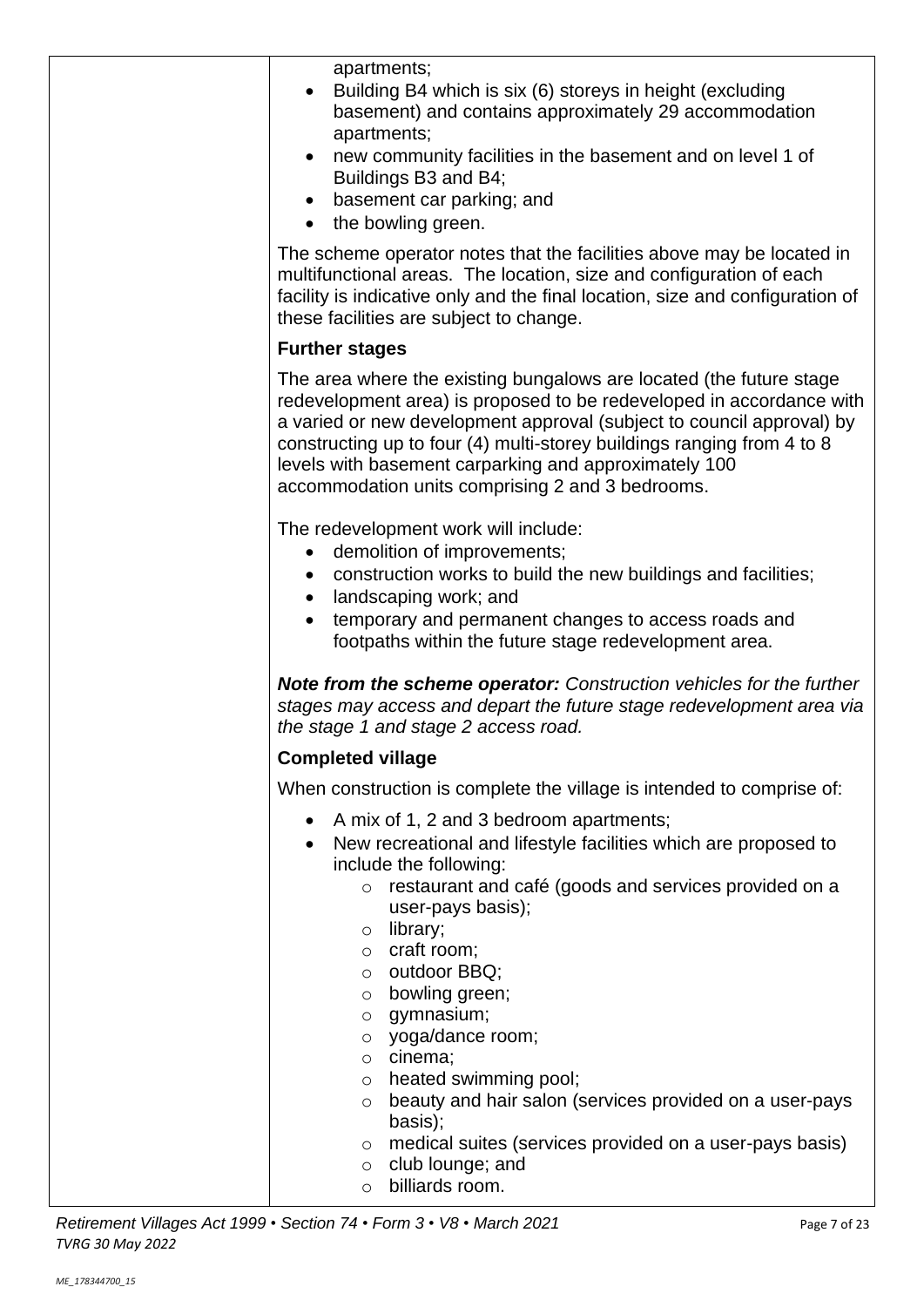| During construction of the new improvements on the village land and<br>until the new community facilities are completed in Stage 2, residents<br>will continue to have access to the existing building called Lota House.<br>When the new community facilities are constructed and available for<br>use by residents, Lota House will cease to be a temporary community<br>centre and will then only be available for use by residents of E.M.<br><b>Tooth Memorial Residential Aged Care Home.</b> |  |
|-----------------------------------------------------------------------------------------------------------------------------------------------------------------------------------------------------------------------------------------------------------------------------------------------------------------------------------------------------------------------------------------------------------------------------------------------------------------------------------------------------|--|
| Some or all of the above proposed construction or dealings with the<br>Village Land may constitute 'redevelopment' for the purposes of section<br>113C of the Retirement Villages Act 1999.                                                                                                                                                                                                                                                                                                         |  |
| <b>Residence contract</b>                                                                                                                                                                                                                                                                                                                                                                                                                                                                           |  |
| Residents of the village will be required to acknowledge the following in<br>the residence contract:<br>construction activity may be ongoing when the resident moves<br>$\bullet$<br>into the village;<br>amenity impacts may arise as a result of or in connection with all<br>or parts of the construction; and<br>the scheme operator reserves the right at its discretion to:                                                                                                                   |  |
| construct the village in stages;<br>$\circ$                                                                                                                                                                                                                                                                                                                                                                                                                                                         |  |
| construct further accommodation units, including as part<br>$\circ$<br>of future stages at the village;                                                                                                                                                                                                                                                                                                                                                                                             |  |
| alter the type, size, configuration or design of the units;<br>$\circ$                                                                                                                                                                                                                                                                                                                                                                                                                              |  |
| relocate, reconfigure, renovate, redevelop, extend and/or<br>$\circ$<br>improve any facilities;                                                                                                                                                                                                                                                                                                                                                                                                     |  |
| subdivide or further subdivide a lot comprising the Village<br>$\circ$<br>Land;                                                                                                                                                                                                                                                                                                                                                                                                                     |  |
| construct additional rooms or areas in the village to be<br>O<br>used for the purpose of office, temporary accommodation<br>or administration; and                                                                                                                                                                                                                                                                                                                                                  |  |
| alter the size of the village, by incorporating additional or<br>$\circ$<br>adjoining land into the Village or disposing of, or<br>removing, land forming part of the village.                                                                                                                                                                                                                                                                                                                      |  |
| See 'Access to documents' notice at end of document regarding<br>inspection of the development approval documents.                                                                                                                                                                                                                                                                                                                                                                                  |  |
| <b>Timing</b>                                                                                                                                                                                                                                                                                                                                                                                                                                                                                       |  |
| Subject to factors that are beyond the scheme operator's control, such<br>as timing for approvals, weather events, strikes and restrictions arising<br>under public health directions in response to the COVID-19 public<br>health emergency, it is anticipated that construction of stages 1 and 2<br>will commence around July 2023.                                                                                                                                                              |  |
| Construction of future stages will commence when required approvals<br>have been obtained and the relevant existing bungalows are vacant.                                                                                                                                                                                                                                                                                                                                                           |  |
| The construction of all accommodation units will be determined by the<br>scheme operator at its discretion based on demand, economic and<br>other factors such as the availability of finance and general market                                                                                                                                                                                                                                                                                    |  |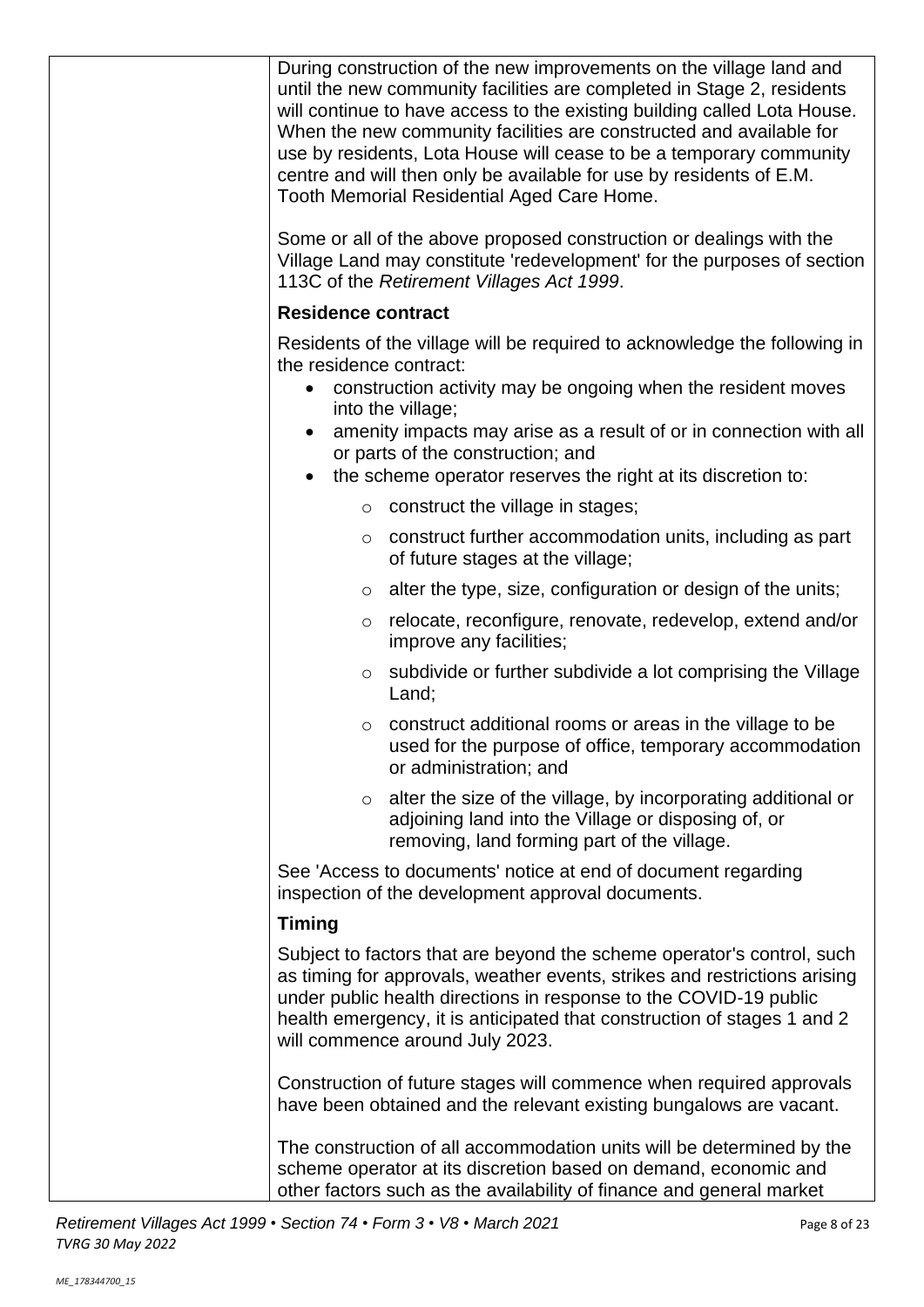|                                                                               | conditions. The above dates are an estimate only as at the date of this<br>document and the scheme operator does not guarantee that<br>construction will begin on these dates.                                                                                                                                                                               |                                                                            |  |  |
|-------------------------------------------------------------------------------|--------------------------------------------------------------------------------------------------------------------------------------------------------------------------------------------------------------------------------------------------------------------------------------------------------------------------------------------------------------|----------------------------------------------------------------------------|--|--|
| 5.3 Redevelopment<br>plan under the<br><b>Retirement Villages</b><br>Act 1999 | Is there an approved redevelopment plan for the village under the<br><b>Retirement Villages Act?</b><br>$\boxtimes$ Yes<br>$\Box$ No                                                                                                                                                                                                                         |                                                                            |  |  |
|                                                                               | <b>Note from the scheme operator:</b> The redevelopment plan for the<br>village was approved by the residents on 8 December 2020.                                                                                                                                                                                                                            |                                                                            |  |  |
|                                                                               | The Retirement Villages Act may require a written redevelopment plan<br>for certain types of redevelopment of the village and this is different to<br>a development approval. A redevelopment plan must be approved by<br>the residents of the village (by a special resolution at a residents<br>meeting) or by the Department of Housing and Public Works. |                                                                            |  |  |
|                                                                               | Note: see notice at end of document regarding inspection of the<br>development approval documents.                                                                                                                                                                                                                                                           |                                                                            |  |  |
| Part 6 - Facilities onsite at the village                                     |                                                                                                                                                                                                                                                                                                                                                              |                                                                            |  |  |
| 6.1 The following<br>facilities are currently                                 | Activities or games room                                                                                                                                                                                                                                                                                                                                     | $\boxtimes$ Medical consultation room                                      |  |  |
| available to residents:                                                       | $\boxtimes$ Arts and crafts room                                                                                                                                                                                                                                                                                                                             | $\boxtimes$ Restaurant                                                     |  |  |
|                                                                               | Auditorium                                                                                                                                                                                                                                                                                                                                                   | $\sqcup$ Shop                                                              |  |  |
|                                                                               | $\boxtimes$ BBQ area outdoors                                                                                                                                                                                                                                                                                                                                | $\boxtimes$ Swimming pool [indoor, heated]                                 |  |  |
|                                                                               | $\boxtimes$ Billiards room<br>$\boxtimes$ Separate lounge in community<br>centre                                                                                                                                                                                                                                                                             |                                                                            |  |  |
|                                                                               | $\boxtimes$ Bowling green [outdoor]                                                                                                                                                                                                                                                                                                                          | $\Box$ Spa [indoor/outdoor]                                                |  |  |
|                                                                               | Business centre (e.g.<br>computers, printers, internet<br>access)                                                                                                                                                                                                                                                                                            | [heated / not heated]                                                      |  |  |
|                                                                               |                                                                                                                                                                                                                                                                                                                                                              | $\Box$ Storage area for boats/caravans                                     |  |  |
|                                                                               | $\boxtimes$ Chapel /prayer room                                                                                                                                                                                                                                                                                                                              | $\Box$ Tennis court [full/half]                                            |  |  |
|                                                                               | <b>Communal laundries</b>                                                                                                                                                                                                                                                                                                                                    | $\Box$ Village bus or transport                                            |  |  |
|                                                                               | Community room or centre                                                                                                                                                                                                                                                                                                                                     | $\Box$ Workshop                                                            |  |  |
|                                                                               | $\boxtimes$ Dining room                                                                                                                                                                                                                                                                                                                                      | $\boxtimes$ Other:                                                         |  |  |
|                                                                               | $\boxtimes$ Gardens                                                                                                                                                                                                                                                                                                                                          | Café;<br>Cinema;                                                           |  |  |
|                                                                               | $\boxtimes$ Gym                                                                                                                                                                                                                                                                                                                                              | Club lounge; and<br>Yoga/dance room.                                       |  |  |
|                                                                               | $\boxtimes$ Hairdressing or beauty<br>room                                                                                                                                                                                                                                                                                                                   | Note from the scheme operator:<br>The majority of these facilities will be |  |  |
|                                                                               | $\boxtimes$ Library                                                                                                                                                                                                                                                                                                                                          | available when stage 2 of the                                              |  |  |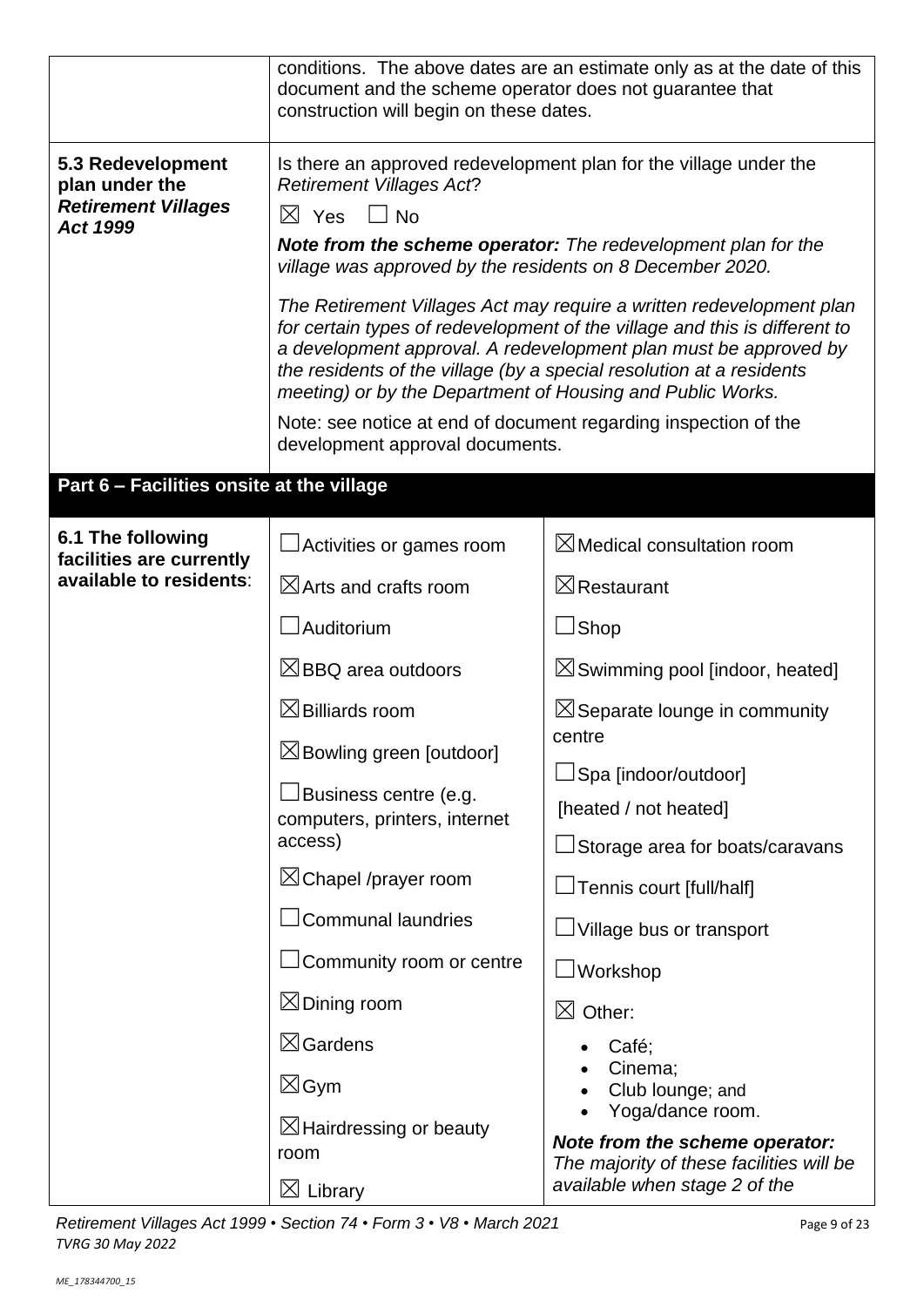|                                                                                                                                                                                                                                                                                                                                                                                                                                                                                                                                                        | development is completed. See part 5<br>for details of future facilities and<br>development of the village.                                                                                                             |  |  |  |  |
|--------------------------------------------------------------------------------------------------------------------------------------------------------------------------------------------------------------------------------------------------------------------------------------------------------------------------------------------------------------------------------------------------------------------------------------------------------------------------------------------------------------------------------------------------------|-------------------------------------------------------------------------------------------------------------------------------------------------------------------------------------------------------------------------|--|--|--|--|
| Details about any facility that is not funded from the General Services Charge paid by residents or<br>if there are any restrictions on access or sharing of facilities (e.g. with an aged care facility).                                                                                                                                                                                                                                                                                                                                             |                                                                                                                                                                                                                         |  |  |  |  |
|                                                                                                                                                                                                                                                                                                                                                                                                                                                                                                                                                        | When accessing the community facilities, residents' visitors must be supervised at all times.                                                                                                                           |  |  |  |  |
| During construction of the new improvements on the village land and until the new community<br>facilities are completed in Stage 2, residents will continue to have access to the existing building<br>called Lota House. When the new community facilities are constructed and available for use by<br>residents of the village, Lota House will cease to be a temporary community centre and will then<br>only be available for use by residents of the E.M. Tooth Memorial Residential Aged Care Home.                                              |                                                                                                                                                                                                                         |  |  |  |  |
| 6.2 Does the village<br>have an onsite,<br>attached, adjacent or<br>co-located residential<br>aged care facility?                                                                                                                                                                                                                                                                                                                                                                                                                                      | $\boxtimes$ Yes<br>$\Box$ No<br>Name of residential aged care facility and name of the approved<br>provider: Edwin Marsden Tooth Residential Aged Care Home, which is<br>operated by the Anglicare Southern Queensland. |  |  |  |  |
| <b>Note:</b> Aged care facilities are not covered by the Retirement Villages Act 1999 (Qld). The<br>retirement village operator cannot keep places free or guarantee places in aged care for residents<br>of the retirement village. To enter a residential aged care facility, you must be assessed as eligible<br>by an Aged Care Assessment Team (ACAT) in accordance with the Aged Care Act 1997 (Cwth).<br>Exit fees may apply when you move from your retirement village unit to other accommodation and<br>may involve entering a new contract. |                                                                                                                                                                                                                         |  |  |  |  |
| <b>Part 7 - Services</b>                                                                                                                                                                                                                                                                                                                                                                                                                                                                                                                               |                                                                                                                                                                                                                         |  |  |  |  |
| 'General Services' provided to all residents are:<br>7.1 What services are                                                                                                                                                                                                                                                                                                                                                                                                                                                                             |                                                                                                                                                                                                                         |  |  |  |  |
| provided to all village<br>residents (funded from<br>the General Services<br>Charge fund paid by                                                                                                                                                                                                                                                                                                                                                                                                                                                       | Operating the retirement village for the benefit and enjoyment of<br>residents.<br>Managing the community areas and facilities.<br>$\bullet$                                                                            |  |  |  |  |
| residents)?                                                                                                                                                                                                                                                                                                                                                                                                                                                                                                                                            | Managing security at the retirement village.<br>$\bullet$<br>Maintaining the security system, emergency help system and/or<br>$\bullet$<br>safety equipment (if any).                                                   |  |  |  |  |
|                                                                                                                                                                                                                                                                                                                                                                                                                                                                                                                                                        | Maintaining firefighting and protection equipment.<br>$\bullet$<br>Maintaining and updating safety and emergency procedures for<br>$\bullet$                                                                            |  |  |  |  |
|                                                                                                                                                                                                                                                                                                                                                                                                                                                                                                                                                        | the retirement village.<br>Cleaning, maintaining and repairing the community areas and<br>$\bullet$                                                                                                                     |  |  |  |  |
|                                                                                                                                                                                                                                                                                                                                                                                                                                                                                                                                                        | facilities.                                                                                                                                                                                                             |  |  |  |  |
| attached to the units (except where this is a resident's                                                                                                                                                                                                                                                                                                                                                                                                                                                                                               |                                                                                                                                                                                                                         |  |  |  |  |
|                                                                                                                                                                                                                                                                                                                                                                                                                                                                                                                                                        | Maintaining, repairing and replacing units and items in, on or                                                                                                                                                          |  |  |  |  |
|                                                                                                                                                                                                                                                                                                                                                                                                                                                                                                                                                        | responsibility).<br>Monitoring and eradicating pests.<br>$\bullet$                                                                                                                                                      |  |  |  |  |
|                                                                                                                                                                                                                                                                                                                                                                                                                                                                                                                                                        | Engaging staff and contractors necessary for the operation of<br>$\bullet$<br>the retirement village, which may include a village manager,<br>cleaning and maintenance personnel, security personnel,                   |  |  |  |  |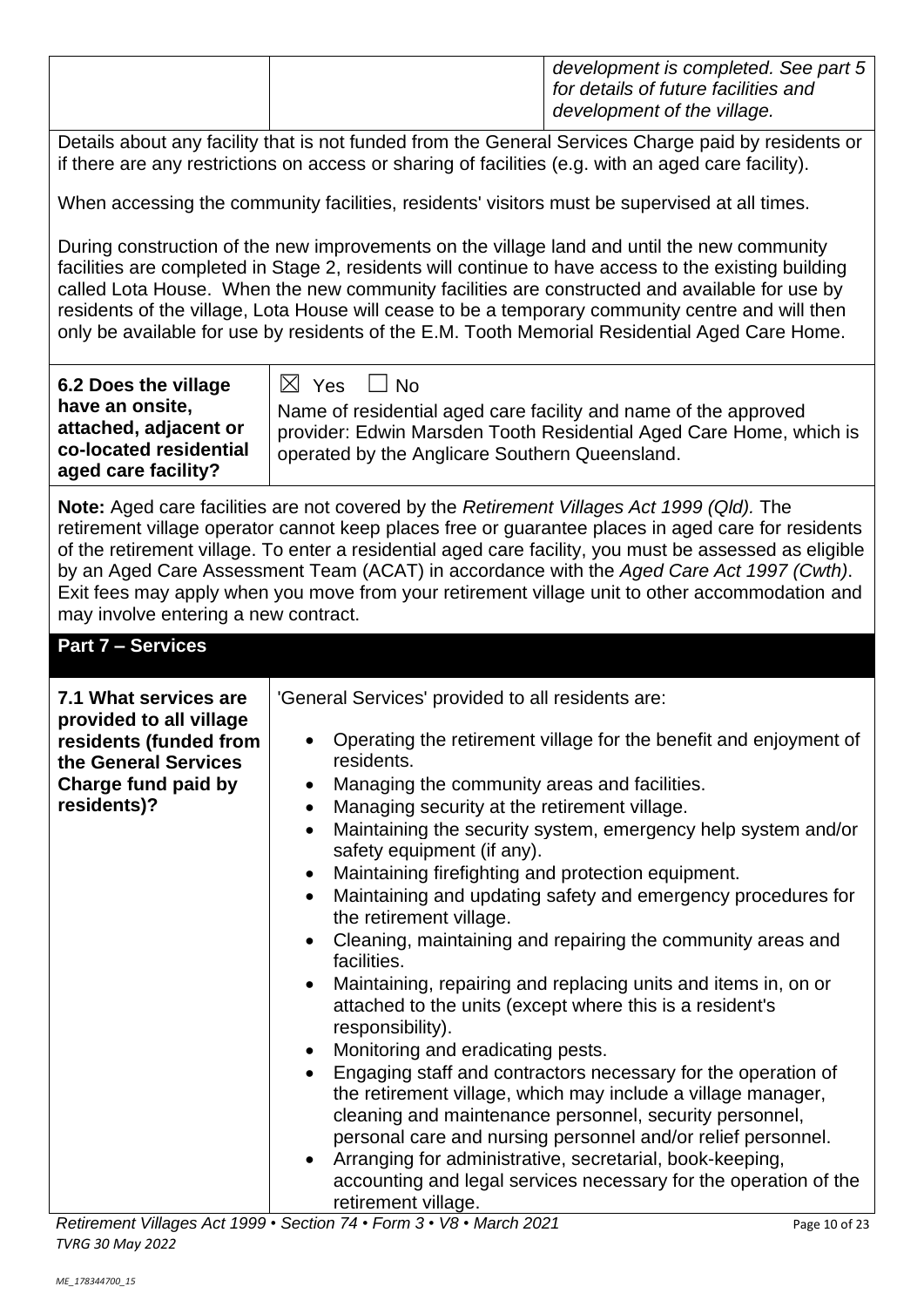|                                                                                                                                              | Maintaining any licences required in relation to the retirement<br>$\bullet$<br>village.<br>Paying operating costs in connection with the ownership and<br>$\bullet$<br>operation of the retirement village.<br>Maintaining insurances relating to the retirement village that are<br>$\bullet$<br>required by the Retirement Villages Act 1999 or contemplated<br>by a residence contract or that the scheme operator otherwise<br>deems appropriate.<br>Complying with the Retirement Villages Act 1999.<br>Any other general service funded via a general services charges<br>$\bullet$<br>budget for a financial year. |  |
|----------------------------------------------------------------------------------------------------------------------------------------------|----------------------------------------------------------------------------------------------------------------------------------------------------------------------------------------------------------------------------------------------------------------------------------------------------------------------------------------------------------------------------------------------------------------------------------------------------------------------------------------------------------------------------------------------------------------------------------------------------------------------------|--|
| 7.2 Are optional<br>personal services<br>provided or made<br>available to residents<br>on a user-pays basis?                                 | $\boxtimes$ Yes<br>$\Box$ No<br>Handyman maintenance services are available on a fee for service<br>basis. Please refer to village management for further details, including<br>details of the costs associated with these services.                                                                                                                                                                                                                                                                                                                                                                                       |  |
| 7.3 Does the<br>retirement village<br>operator provide<br>government funded<br>home care services<br>under the Aged Care<br>Act 1997 (Cwth)? | $\Box$ Yes, the operator is an Approved Provider of home care under the<br>Aged Care Act 1997 (Registered Accredited Care Supplier - RACS ID<br>number: 23401)<br>$\boxtimes$ Yes, home care is provided in association with an Approved<br>Provider: Anglicare Southern Queensland Service<br>No, the operator does not provide home care services, residents<br>can arrange their own home care services                                                                                                                                                                                                                 |  |
| the retirement village provider, if one is offered.                                                                                          | Note: Some residents may be eligible to receive a Home Care Package, or a Commonwealth<br>Home Support Program subsidised by the Commonwealth Government if assessed as eligible by<br>an aged care assessment team (ACAT) under the Aged Care Act 1997 (Cwth). These home care<br>services are not covered by the Retirement Villages Act 1999 (Qld).<br>Residents can choose their own approved Home Care Provider and are not obliged to use                                                                                                                                                                            |  |
| Part 8 - Security and emergency systems                                                                                                      |                                                                                                                                                                                                                                                                                                                                                                                                                                                                                                                                                                                                                            |  |
| 8.1 Does the village<br>have a security<br>system?                                                                                           | $\boxtimes$ Yes<br>$\Box$ No                                                                                                                                                                                                                                                                                                                                                                                                                                                                                                                                                                                               |  |
| If yes:<br>the security system<br>details are:                                                                                               | Secure access to the village is via swipe card access. The cost of this<br>services is included in the general services charge.                                                                                                                                                                                                                                                                                                                                                                                                                                                                                            |  |
| the security system<br>is monitored<br>between:                                                                                              | 24 hours per day, seven days per week.                                                                                                                                                                                                                                                                                                                                                                                                                                                                                                                                                                                     |  |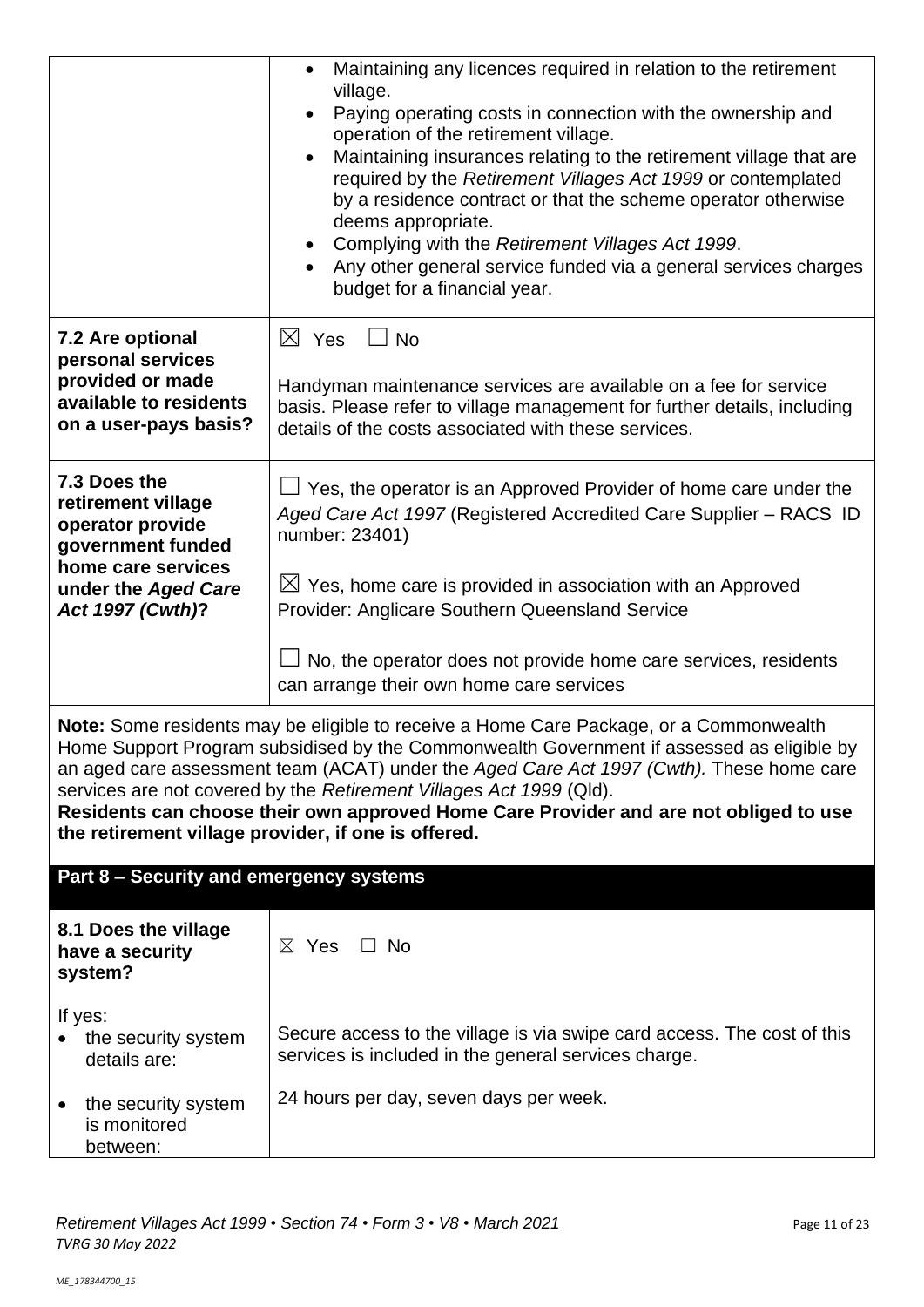| 8.2 Does the village<br>have an emergency<br>help system?                                                                                                                                                                                                                                                                                                                       | $\boxtimes$ Yes - all residents                                                                                                                                                                                                                                                                                                               | $\Box$ Optional                                                                                     | $\Box$ No |  |
|---------------------------------------------------------------------------------------------------------------------------------------------------------------------------------------------------------------------------------------------------------------------------------------------------------------------------------------------------------------------------------|-----------------------------------------------------------------------------------------------------------------------------------------------------------------------------------------------------------------------------------------------------------------------------------------------------------------------------------------------|-----------------------------------------------------------------------------------------------------|-----------|--|
| If yes or optional:<br>the emergency help<br>system details are:                                                                                                                                                                                                                                                                                                                | Call points are installed in units to be triggered by residents in the<br>event of an emergency. The emergency call system is operated and<br>administered by an external provider, Tunstall Healthcare who will call<br>an ambulance for the resident (if required). The cost of this service is<br>included in the general services charge. |                                                                                                     |           |  |
| the emergency help<br>system is monitored<br>between:                                                                                                                                                                                                                                                                                                                           | 24 hours per day, seven days per week.                                                                                                                                                                                                                                                                                                        |                                                                                                     |           |  |
| 8.3 Does the village<br>have equipment that<br>provides for the safety<br>or medical emergency<br>of residents?                                                                                                                                                                                                                                                                 | $\Box$ No<br>$\boxtimes$ Yes                                                                                                                                                                                                                                                                                                                  |                                                                                                     |           |  |
| If yes, list or provide<br>details e.g. first aid kit,<br>defibrillator                                                                                                                                                                                                                                                                                                         | First aid kit, defibrillator and fire alarm monitored by the Queensland<br><b>Fire Service</b>                                                                                                                                                                                                                                                |                                                                                                     |           |  |
| Part 9 - Ingoing contribution - entry costs to live in the village<br>An ingoing contribution is the amount a prospective resident must pay under a residence contract<br>to secure a right to reside in the retirement village. The ingoing contribution is also referred to as<br>the sale price or purchase price. It does not include ongoing charges such as rent or other |                                                                                                                                                                                                                                                                                                                                               |                                                                                                     |           |  |
| recurring fees.                                                                                                                                                                                                                                                                                                                                                                 |                                                                                                                                                                                                                                                                                                                                               |                                                                                                     |           |  |
| 9.1 What is the<br>estimated ingoing                                                                                                                                                                                                                                                                                                                                            | <b>Accommodation Unit</b>                                                                                                                                                                                                                                                                                                                     | Range of ingoing contribution                                                                       |           |  |
| contribution (sale                                                                                                                                                                                                                                                                                                                                                              | Independent living units                                                                                                                                                                                                                                                                                                                      |                                                                                                     |           |  |
| price) range for all<br>types of units in the                                                                                                                                                                                                                                                                                                                                   | <b>Studio</b>                                                                                                                                                                                                                                                                                                                                 |                                                                                                     |           |  |
| village                                                                                                                                                                                                                                                                                                                                                                         | Under construction:<br>One bedroom                                                                                                                                                                                                                                                                                                            | \$490,455                                                                                           |           |  |
|                                                                                                                                                                                                                                                                                                                                                                                 |                                                                                                                                                                                                                                                                                                                                               |                                                                                                     |           |  |
|                                                                                                                                                                                                                                                                                                                                                                                 | Under construction:<br>Two bedrooms                                                                                                                                                                                                                                                                                                           | \$577,635 to \$667,360                                                                              |           |  |
|                                                                                                                                                                                                                                                                                                                                                                                 | <b>Under construction:</b><br>Three bedrooms                                                                                                                                                                                                                                                                                                  | \$696,325 to \$870,000                                                                              |           |  |
|                                                                                                                                                                                                                                                                                                                                                                                 | <b>Two Bedrooms</b>                                                                                                                                                                                                                                                                                                                           | <b>Note from scheme operator: Two</b><br>bedroom existing bungalows are not<br>available for resale |           |  |
|                                                                                                                                                                                                                                                                                                                                                                                 | Serviced units                                                                                                                                                                                                                                                                                                                                |                                                                                                     |           |  |
|                                                                                                                                                                                                                                                                                                                                                                                 | Studio                                                                                                                                                                                                                                                                                                                                        |                                                                                                     |           |  |
|                                                                                                                                                                                                                                                                                                                                                                                 | One bedroom                                                                                                                                                                                                                                                                                                                                   |                                                                                                     |           |  |
|                                                                                                                                                                                                                                                                                                                                                                                 | Two bedrooms                                                                                                                                                                                                                                                                                                                                  |                                                                                                     |           |  |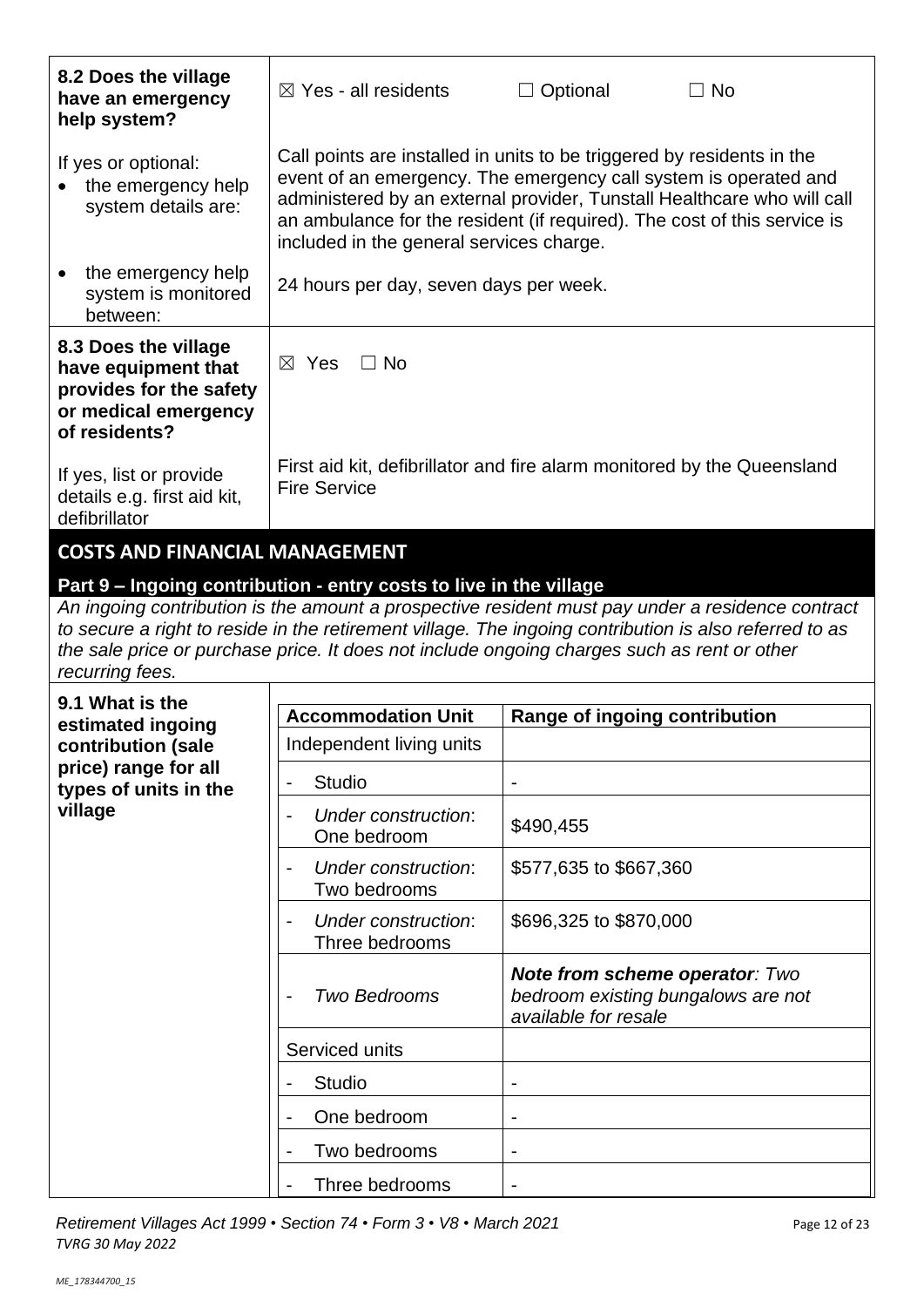|                                                                                                                                                                                                                                                                                                                                       | Other – penthouse $(3)$<br>bedrooms)                                                                                                                                                                               | \$1,759,500 to \$1,760,000 |  |  |  |
|---------------------------------------------------------------------------------------------------------------------------------------------------------------------------------------------------------------------------------------------------------------------------------------------------------------------------------------|--------------------------------------------------------------------------------------------------------------------------------------------------------------------------------------------------------------------|----------------------------|--|--|--|
|                                                                                                                                                                                                                                                                                                                                       | <b>Full range of ingoing</b><br>contributions for all<br>unit types                                                                                                                                                | \$490,455 to \$1,760,000   |  |  |  |
|                                                                                                                                                                                                                                                                                                                                       | <b>Note from the scheme operator:</b> The above range of ingoing<br>contributions are subject to change.                                                                                                           |                            |  |  |  |
| 9.2 Are there different<br>financial options<br>available for paying<br>the ingoing<br>contribution and exit<br>fee or other fees and<br>charges under a<br>residence contract?<br>If yes: specify or set out<br>in a table how the<br>contract options work<br>e.g. pay a higher<br>ingoing contribution and<br>less or no exit fee. | $\Box$ Yes<br>$\boxtimes$ No<br>Please contact the scheme operator if more information is required.                                                                                                                |                            |  |  |  |
| 9.3 What other entry<br>costs do residents<br>need to pay?                                                                                                                                                                                                                                                                            | Transfer or stamp duty<br>⊔<br>Costs related to your residence contract<br>⊠<br>Advance payment of General Services Charge<br>Other costs: Lease registration costs, surveying costs for lease plan<br>$\boxtimes$ |                            |  |  |  |
| Part 10 - Ongoing Costs - costs while living in the retirement village                                                                                                                                                                                                                                                                |                                                                                                                                                                                                                    |                            |  |  |  |
| <b>General Services Charge:</b> Residents pay this charge for the general services supplied or made<br>available to residents in the village, which may include management and administration,<br>gardening and general maintenance and other services or facilities for recreation and<br>entertainment described at 7.1.            |                                                                                                                                                                                                                    |                            |  |  |  |
| Maintenance Reserve Fund contribution: Residents pay this charge for maintaining and<br>repairing (but not replacing) the village's capital items e.g. communal facilities, swimming pool.<br>This fund may or may not cover maintaining or repairing items in your unit, depending on the<br>terms of your residence contract.       |                                                                                                                                                                                                                    |                            |  |  |  |
| The budgets for the General Services Charges Fund and the Maintenance Reserve Fund are set<br>each financial year and these amounts can increase each year. The amount to be held in the<br>Maintenance Reserve Fund is determined by the operator using a quantity surveyor's report.                                                |                                                                                                                                                                                                                    |                            |  |  |  |
| <b>Note:</b> The following ongoing costs are all stated as weekly amounts to help you compare the<br>costs of different villages. However, the billing period for these amounts may not be weekly.                                                                                                                                    |                                                                                                                                                                                                                    |                            |  |  |  |
| 10.1 Current weekly rates of General Services Charge and Maintenance Reserve Fund<br>contribution<br><b>Type of Unit</b><br><b>General Services Charge</b><br><b>Maintenance Reserve Fund</b>                                                                                                                                         |                                                                                                                                                                                                                    |                            |  |  |  |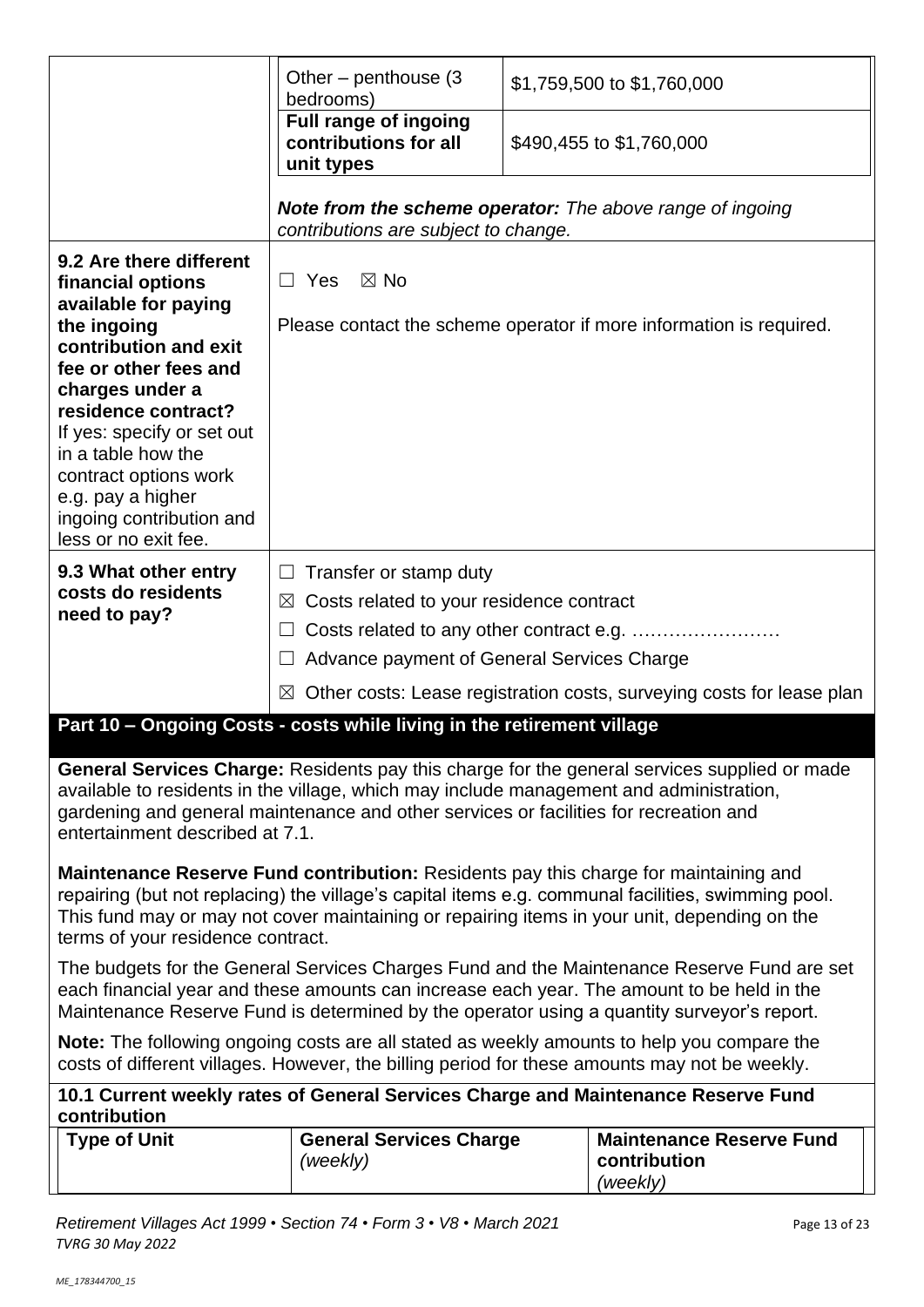| <b>Independent Living Units</b>                                   |                          |                |
|-------------------------------------------------------------------|--------------------------|----------------|
| <b>Studio</b>                                                     | $\blacksquare$           | $\blacksquare$ |
| Under construction:<br>One bedroom                                | \$154.76                 | \$15.48        |
| Under construction:<br>Two bedrooms                               | \$154.76                 | \$15.48        |
| Under construction:<br>$\overline{\phantom{0}}$<br>Three bedrooms | \$154.76                 | \$15.48        |
| <b>Existing bungalows:</b><br>-<br><b>Two Bedrooms</b>            | \$84.81                  | \$30.78        |
| <b>Serviced Units</b>                                             |                          |                |
| <b>Studio</b>                                                     | $\blacksquare$           |                |
| One bedroom                                                       |                          |                |
| Two bedrooms                                                      | $\overline{\phantom{0}}$ | $\blacksquare$ |
| Three bedrooms<br>-                                               | -                        |                |
| Other                                                             | $\blacksquare$           | $\blacksquare$ |
| All units pay a flat rate                                         |                          |                |

*Note from scheme operator: The amounts in the table at part 10.1 above for the 'under construction' independent living units are the estimated amounts based on the general services charge budget and maintenance reserve fund budget for the 2023/2024 financial year (being the anticipated completion dates of stage 1 and 2) and may be subject to change. The amounts are based on the total number of units anticipated to be constructed in the first two stages at the retirement village (i.e. 112 units). It should be noted that the maintenance reserve fund contribution is projected to increase to an amount similar to the existing bungalow contribution in the second year of operation after completion of stage 1 and 2, being the 2024/2025 financial year.*

*The general services charge and maintenance reserve fund contributions will increase from time to time in the manner allowed under the Act.*

|  |  |  | Last three years of General Services Charge and Maintenance Reserve Fund contribution |
|--|--|--|---------------------------------------------------------------------------------------|
|  |  |  |                                                                                       |

| <b>Financial</b><br>year | <b>General Services</b><br>Charge (range)<br>(weekly) | <b>Overall %</b><br>change from<br>previous year | <b>Maintenance</b><br><b>Reserve Fund</b><br>contribution (range)<br>(weekly) | <b>Overall %</b><br>change from<br>previous year<br>(+ or -) |
|--------------------------|-------------------------------------------------------|--------------------------------------------------|-------------------------------------------------------------------------------|--------------------------------------------------------------|
| 2020/21                  | \$84.49                                               | 14.9%                                            | \$30.78                                                                       | $-1.1%$                                                      |
| 2019/20                  | \$73.54                                               | $-0.8%$                                          | \$31.12                                                                       | 7.5%                                                         |
| 2018/19                  | \$74.17                                               | $-1.5%$                                          | \$28.95                                                                       | 4.1%                                                         |

*Note from scheme operator: The above general services charge and maintenance reserve fund contributions for the last three years relate to the existing bungalows located at the village and is not a clear representation of future financial year general services charges and maintenance reserve fund contributions due to the development of the Village.*

| 10.2 What costs                                      | $\boxtimes$ Contents insurance                                       | Water                 |
|------------------------------------------------------|----------------------------------------------------------------------|-----------------------|
| relating to the units<br>are not covered by the      | $\Box$ Home insurance (freehold                                      | $\boxtimes$ Telephone |
| <b>General Services</b><br><b>Charge? (residents</b> | units only)                                                          | $\bowtie$<br>Internet |
|                                                      | Retirement Villages Act 1999 · Section 74 · Form 3 · V8 · March 2021 | Page 14 of 23         |
| <b>TVRG 30 May 2022</b>                              |                                                                      |                       |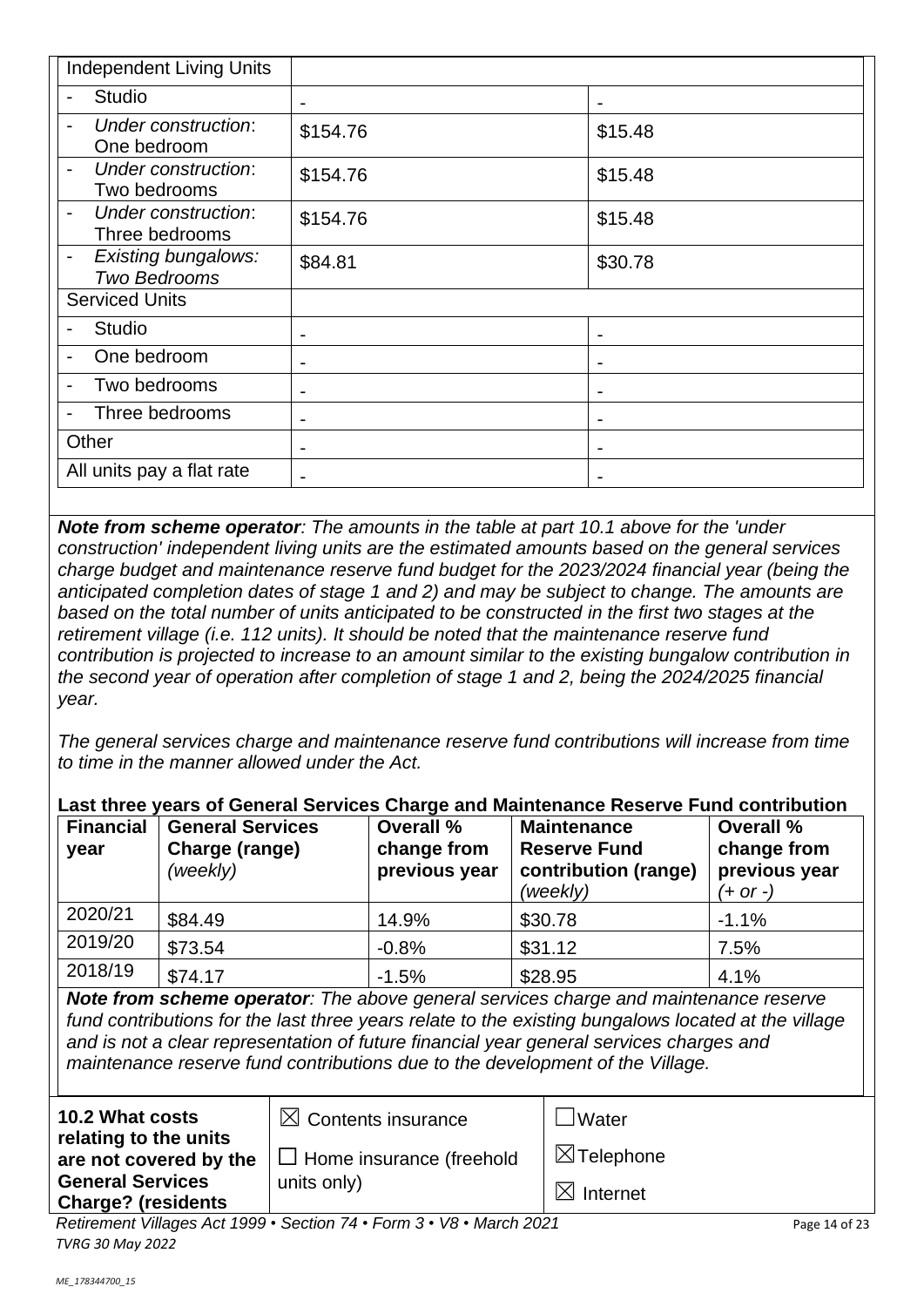| will need to pay these<br>costs separately)                                                                                                                                                                                   | $\boxtimes$ Electricity                                                                                                                                                                                                                                                                                                                                                                                                                                       | $\boxtimes$ Pay TV                                                                                  |  |
|-------------------------------------------------------------------------------------------------------------------------------------------------------------------------------------------------------------------------------|---------------------------------------------------------------------------------------------------------------------------------------------------------------------------------------------------------------------------------------------------------------------------------------------------------------------------------------------------------------------------------------------------------------------------------------------------------------|-----------------------------------------------------------------------------------------------------|--|
|                                                                                                                                                                                                                               | Gas (existing bungalows)                                                                                                                                                                                                                                                                                                                                                                                                                                      | Other:                                                                                              |  |
| 10.3 What other<br>ongoing or occasional<br>costs for repair,<br>maintenance and<br>replacement of items<br>in, on or attached to<br>the units are residents<br>responsible for and<br>pay for while residing<br>in the unit? | $\boxtimes$ Unit fixtures<br>⊠Unit fittings<br>$\boxtimes$ Unit appliances<br>$\Box$ None<br>Additional information:                                                                                                                                                                                                                                                                                                                                          |                                                                                                     |  |
| 10.4 Does the operator<br>offer a maintenance<br>service or help<br>residents arrange<br>repairs and<br>maintenance for their<br>unit?<br>Part 11 - Exit fees - when you leave the village                                    | $\boxtimes$ Yes<br>$\Box$ No<br>Handyman and maintenance services are available for \$30 per hour<br>and \$10 for up to fifteen minutes (not including materials).                                                                                                                                                                                                                                                                                            |                                                                                                     |  |
|                                                                                                                                                                                                                               | to reside in their unit is sold. This is also referred to as a 'deferred management fee' (DMF).                                                                                                                                                                                                                                                                                                                                                               | A resident may have to pay an exit fee to the operator when they leave their unit or when the right |  |
| 11.1 Do residents pay<br>an exit fee when they<br>permanently leave<br>their unit?                                                                                                                                            | $\boxtimes$ Yes – all residents pay an exit fee calculated using the same<br>formula<br>out may vary depending on each resident's residence contract<br>$\Box$ No exit fee<br>$\Box$ Other                                                                                                                                                                                                                                                                    | $\Box$ Yes – all new residents pay an exit fee but the way this is worked                           |  |
| If yes: list all exit fee<br>options that may apply<br>to new contracts                                                                                                                                                       | 7.25% of the ingoing contribution for the first year of residence, plus<br>6% for the second year, plus 6% for the third year, plus 4.75% for the<br>fourth year, plus 4% for the fifth year, plus 4% for the sixth year, plus<br>2% for the first six months of the seventh year up to a maximum of six<br>years and six months (34%).<br>Daily basis<br>All exit fee components are calculated on a pro-rata daily basis for<br>partial years of residence. |                                                                                                     |  |
| Time period from date<br>of occupation of unit to<br>the date the resident<br>ceases to reside in the<br>unit                                                                                                                 | Exit fee calculation based on your ingoing contribution                                                                                                                                                                                                                                                                                                                                                                                                       |                                                                                                     |  |
| 1 year                                                                                                                                                                                                                        | 7.25% of your ingoing contribution                                                                                                                                                                                                                                                                                                                                                                                                                            |                                                                                                     |  |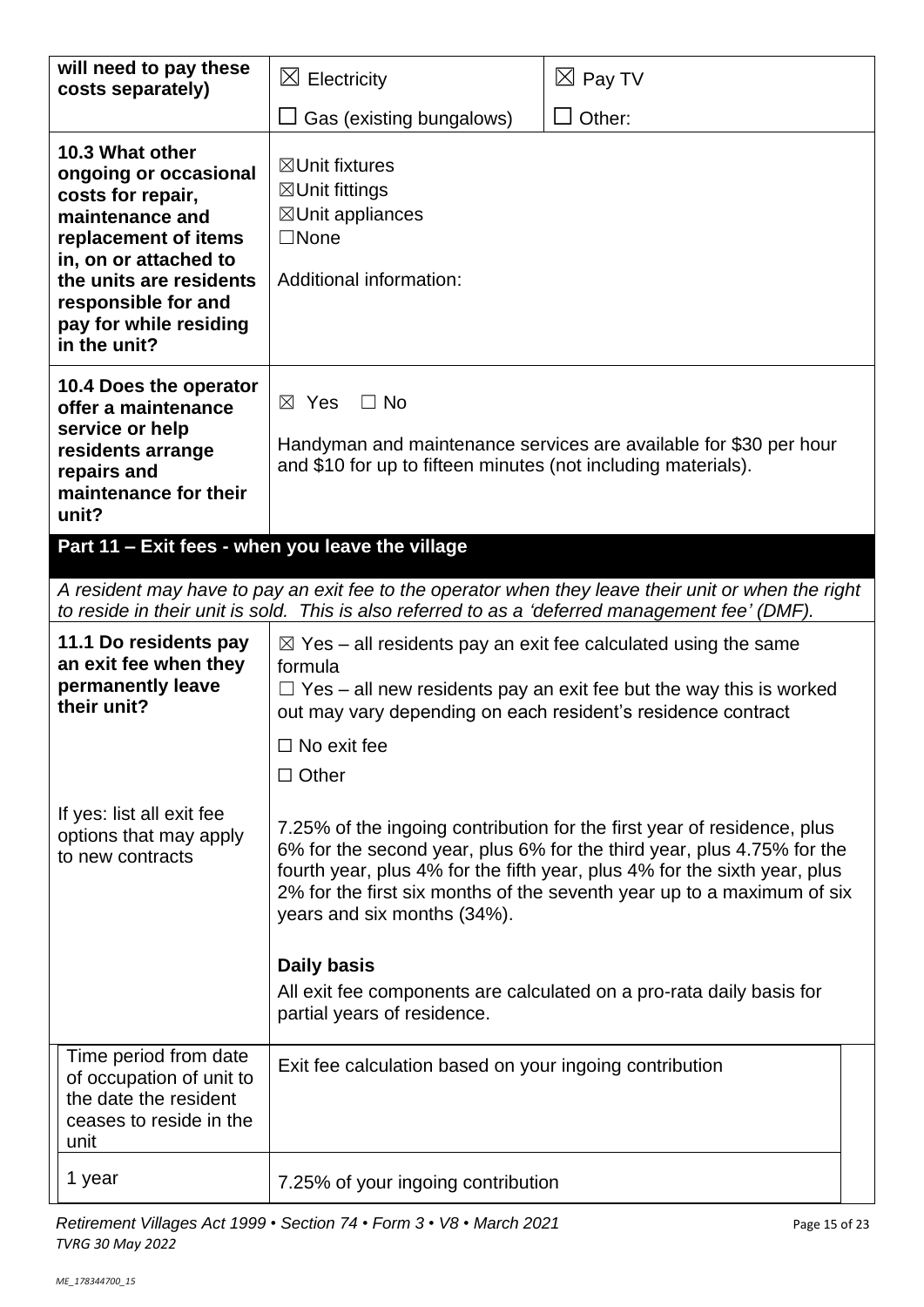| 2 years                                                   | 13.25% of your ingoing contribution                                                                                                                                                                                                                                                                                                            |  |
|-----------------------------------------------------------|------------------------------------------------------------------------------------------------------------------------------------------------------------------------------------------------------------------------------------------------------------------------------------------------------------------------------------------------|--|
| 3 years                                                   | 19.25% of your ingoing contribution                                                                                                                                                                                                                                                                                                            |  |
| 4 years                                                   | 24% of your ingoing contribution                                                                                                                                                                                                                                                                                                               |  |
| 5 years                                                   | 28% of your ingoing contribution                                                                                                                                                                                                                                                                                                               |  |
| 6 years                                                   | 32% of your ingoing contribution                                                                                                                                                                                                                                                                                                               |  |
| 7 years                                                   | 34% of your ingoing contribution                                                                                                                                                                                                                                                                                                               |  |
| 10 years                                                  | 34% of your ingoing contribution                                                                                                                                                                                                                                                                                                               |  |
| out on a daily basis.                                     | <b>Note:</b> if the period of occupation is not a whole number of years, the exit fee will be worked                                                                                                                                                                                                                                           |  |
| months of residence.                                      | The maximum (or capped) exit fee is 34% of your ingoing contribution after six years and six                                                                                                                                                                                                                                                   |  |
|                                                           | The minimum exit fee is 7.25% of your ingoing contribution x 1/365.                                                                                                                                                                                                                                                                            |  |
|                                                           | <b>Note from the scheme operator:</b> The minimum exit fee is for 1 day of residence.                                                                                                                                                                                                                                                          |  |
| 11.2 What other exit                                      | $\boxtimes$ Sale costs for the unit                                                                                                                                                                                                                                                                                                            |  |
| costs do residents<br>need to pay or                      | $\boxtimes$ Legal costs                                                                                                                                                                                                                                                                                                                        |  |
| contribute to?                                            | $\boxtimes$ Other costs: Surrender of Lease registration costs                                                                                                                                                                                                                                                                                 |  |
|                                                           | Part 12 - Reinstatement and renovation of the unit                                                                                                                                                                                                                                                                                             |  |
| 12.1 Is the resident<br>responsible for                   | ⊠ Yes □ No                                                                                                                                                                                                                                                                                                                                     |  |
| reinstatement of the<br>unit when they leave<br>the unit? | Reinstatement work means replacements or repairs that are<br>reasonably necessary to return the unit to the same condition it was in<br>when the resident started occupation, apart from:<br>fair wear and tear; and<br>renovations and other changes to the condition of the unit carried<br>out with agreement of the resident and operator. |  |
|                                                           | Fair wear and tear includes a reasonable amount of wear and tear<br>associated with the use of items commonly used in a retirement village.<br>However, a resident is responsible for the cost of replacing a capital<br>item of the retirement village if the resident deliberately damages the<br>item or causes accelerated wear.           |  |
|                                                           | Entry and exit inspections and reports are undertaken by the operator<br>and resident to assess the condition of the unit.                                                                                                                                                                                                                     |  |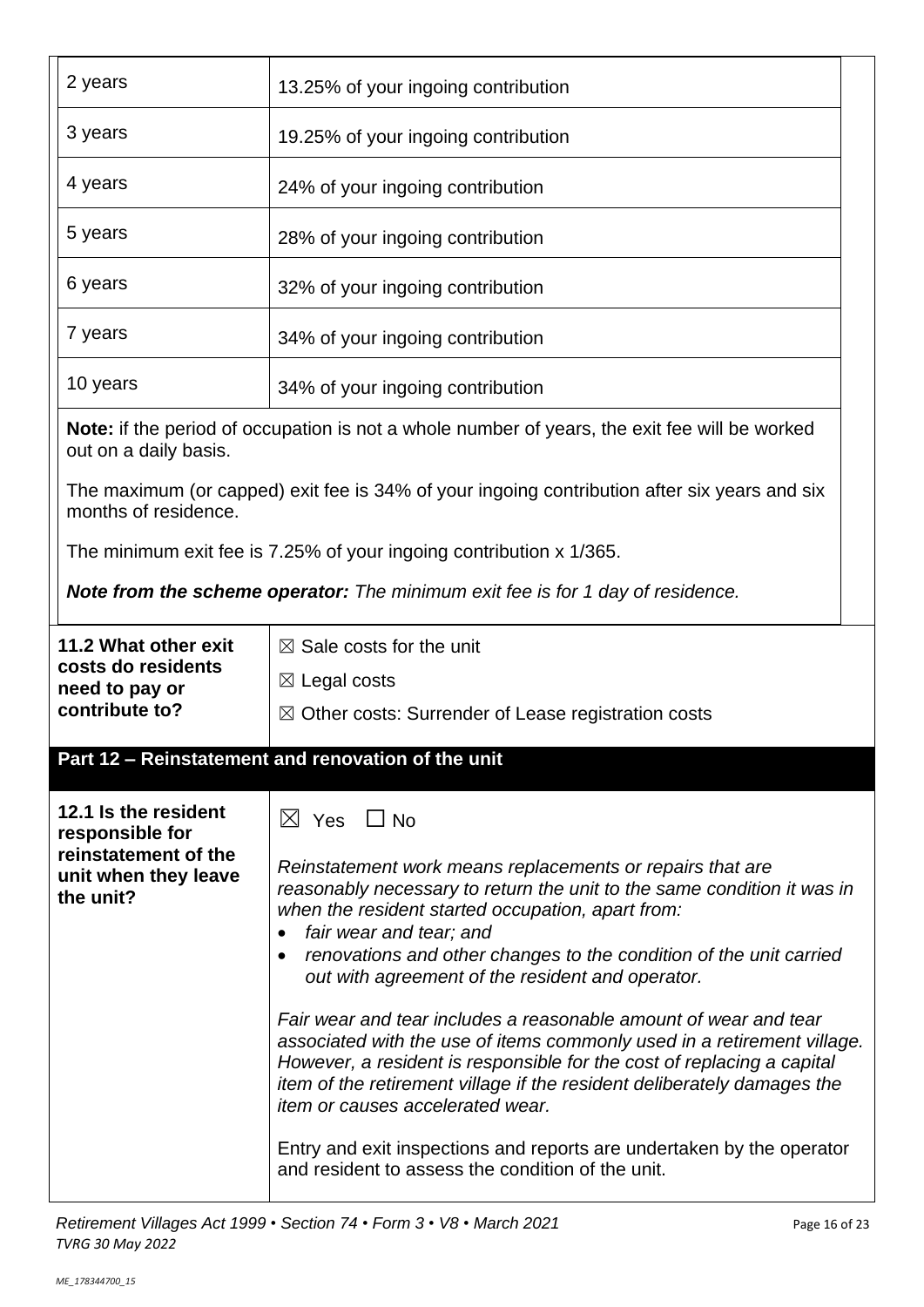| 12.2 Is the resident<br>responsible for<br>renovation of the unit<br>when they leave the<br>unit?                                                                                       | $\boxtimes$ Yes, all residents pay 50% of any renovation costs (in same<br>proportion as the share of the capital gain on the sale of their unit)<br>$\Box$ Optional, only applies to residents who share in the capital gain on<br>the sale of their unit, and the resident pays % of any renovation<br>costs<br>$\Box$ No<br>Renovation means replacements or repairs other than reinstatement<br>work.<br>By law, the operator is responsible for the cost of any renovation work<br>on a former resident's unit, unless the residence contract provides for<br>the resident to share in the capital gain on the sale of the resident's<br>interest in the unit. Renovation costs are shared between the former<br>resident and operator in the same proportion as any capital gain is to |
|-----------------------------------------------------------------------------------------------------------------------------------------------------------------------------------------|----------------------------------------------------------------------------------------------------------------------------------------------------------------------------------------------------------------------------------------------------------------------------------------------------------------------------------------------------------------------------------------------------------------------------------------------------------------------------------------------------------------------------------------------------------------------------------------------------------------------------------------------------------------------------------------------------------------------------------------------------------------------------------------------|
|                                                                                                                                                                                         | be shared under the residence contract.                                                                                                                                                                                                                                                                                                                                                                                                                                                                                                                                                                                                                                                                                                                                                      |
| Part 13 - Capital gain or losses                                                                                                                                                        |                                                                                                                                                                                                                                                                                                                                                                                                                                                                                                                                                                                                                                                                                                                                                                                              |
| 13.1 When the<br>resident's interest or<br>right to reside in the<br>unit is sold, does the<br>resident share in the<br>capital gain or capital<br>loss on the resale of<br>their unit? | $\boxtimes$ Yes, the resident's share of the <b>capital gain</b> is 50%<br>the resident's share of the capital loss is 100%<br>$\Box$ Optional - residents can elect to share in a capital gain or loss<br>option<br>the resident's share of the <b>capital gain</b> is  %<br>the resident's share of the capital loss is  %                                                                                                                                                                                                                                                                                                                                                                                                                                                                 |
|                                                                                                                                                                                         | $\Box$ No                                                                                                                                                                                                                                                                                                                                                                                                                                                                                                                                                                                                                                                                                                                                                                                    |
|                                                                                                                                                                                         | Part 14 - Exit entitlement or buyback of freehold units                                                                                                                                                                                                                                                                                                                                                                                                                                                                                                                                                                                                                                                                                                                                      |
|                                                                                                                                                                                         | An exit entitlement is the amount the operator may be required to pay the former resident under a<br>residence contract after the right to reside is terminated and the former resident has left the unit.                                                                                                                                                                                                                                                                                                                                                                                                                                                                                                                                                                                   |
| 14.1 How is the exit<br>entitlement which the<br>operator will pay the<br>resident worked out?                                                                                          | The ingoing contribution (paid to the scheme operator on entry) is<br>repaid to the resident.<br>When the ingoing contribution is repaid to the resident:<br>the scheme operator must pay the resident 50% of the capital gain<br>$($ if any $)$ ; and<br>the resident must pay:<br>$\circ$ the exit fee<br>100% of the capital loss (if any)<br>$\circ$<br>the costs of the reinstatement work (if any)<br>O<br>50% of the costs of the renovation work (if any)<br>$\circ$<br>the resident's share of costs of sale<br>$\bigcirc$<br>any other costs the resident is liable to pay under the residence<br>contract                                                                                                                                                                         |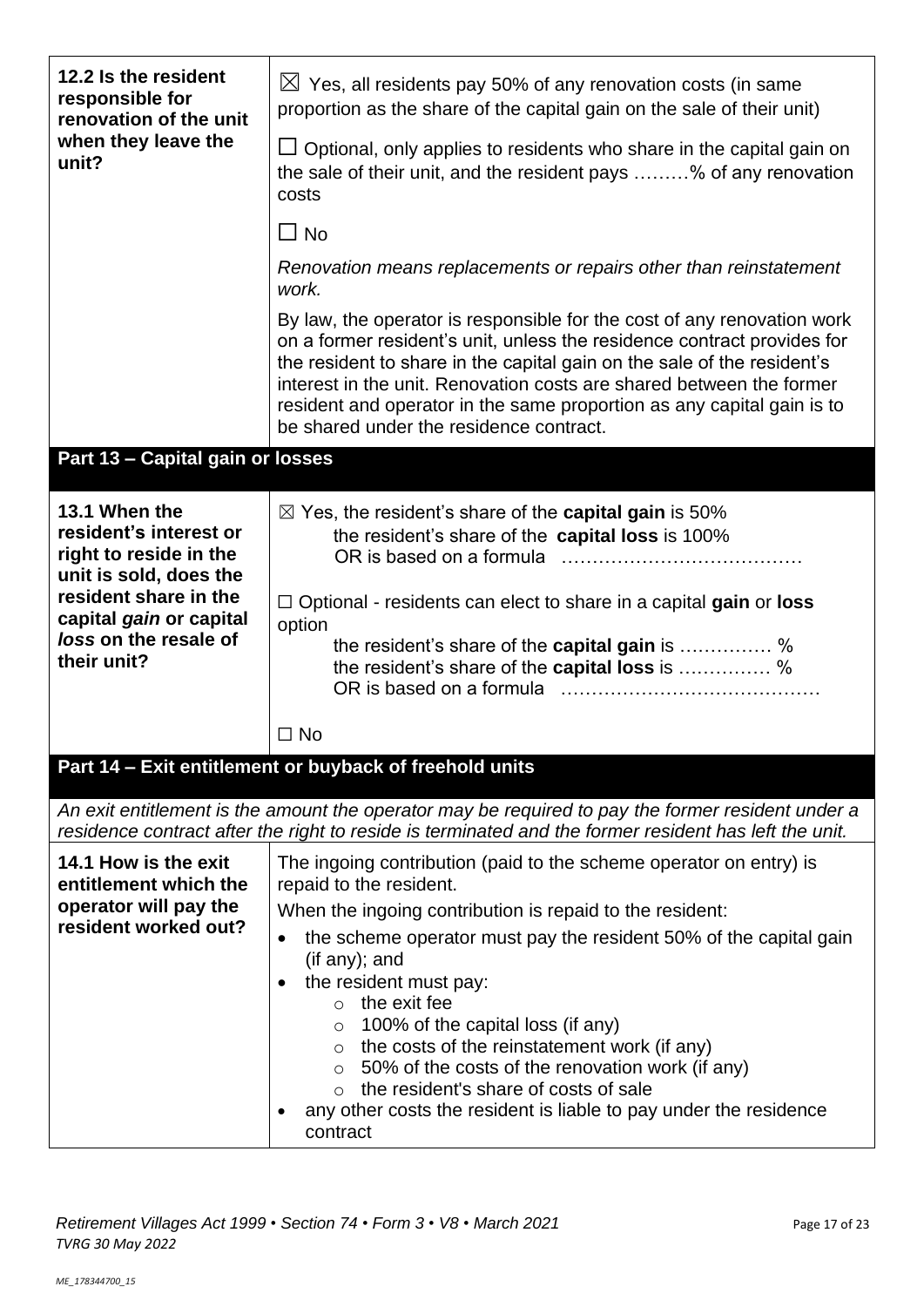| 14.2 When is the exit<br>entitlement payable?                     | By law, the operator must pay the exit entitlement to a former resident<br>on or before the earliest of the following days:<br>contract<br>In addition, an operator is entitled to see probate or letters of<br>administration before paying the exit entitlement of a former resident<br>who has died. | the day stated in the residence contract<br>$\triangleright$ which is 18 months after the termination of the residence<br>14 days after the settlement of the sale of the right to reside in the<br>unit to the next resident or the operator<br>under the residence contract, even if the unit has not been resold,<br>unless the operator has been granted an extension for payment by<br>the Queensland Civil and Administrative Tribunal (QCAT). |                      |           | 18 months after the termination date of the resident's right to reside                                   |
|-------------------------------------------------------------------|---------------------------------------------------------------------------------------------------------------------------------------------------------------------------------------------------------------------------------------------------------------------------------------------------------|------------------------------------------------------------------------------------------------------------------------------------------------------------------------------------------------------------------------------------------------------------------------------------------------------------------------------------------------------------------------------------------------------------------------------------------------------|----------------------|-----------|----------------------------------------------------------------------------------------------------------|
| 14.3 What is the<br>turnover of units for<br>sale in the village? | Zero accommodation units were vacant as at the end of the last<br>financial year                                                                                                                                                                                                                        |                                                                                                                                                                                                                                                                                                                                                                                                                                                      |                      |           |                                                                                                          |
|                                                                   | Zero accommodation units were resold during the last financial year                                                                                                                                                                                                                                     |                                                                                                                                                                                                                                                                                                                                                                                                                                                      |                      |           |                                                                                                          |
|                                                                   | <b>Note from scheme operator:</b> This information relates to the existing                                                                                                                                                                                                                              |                                                                                                                                                                                                                                                                                                                                                                                                                                                      |                      |           | bungalows only and the existing bungalows are not available for resale.                                  |
| Part 15 - Financial management of the village                     |                                                                                                                                                                                                                                                                                                         |                                                                                                                                                                                                                                                                                                                                                                                                                                                      |                      |           |                                                                                                          |
| 15.1 What is the<br>financial status for the<br>funds that the    | <b>Financial Year</b>                                                                                                                                                                                                                                                                                   | General Services Charges Fund for the last 3 years<br>Deficit/Surplus                                                                                                                                                                                                                                                                                                                                                                                | <b>Balance</b>       |           | Change from<br>previous year                                                                             |
| operator is required to<br>maintain under the                     | 2020/21                                                                                                                                                                                                                                                                                                 | (\$2,613)                                                                                                                                                                                                                                                                                                                                                                                                                                            | \$56,692             |           | (130%)                                                                                                   |
| <b>Retirement Villages</b>                                        | 2019/20<br>2018/19                                                                                                                                                                                                                                                                                      | (\$1,137)<br>\$3,020                                                                                                                                                                                                                                                                                                                                                                                                                                 | \$53,959<br>\$54,199 |           | 137%)<br>(23%)                                                                                           |
| Act 1999?                                                         |                                                                                                                                                                                                                                                                                                         | <b>Note from scheme operator:</b> The above General Services                                                                                                                                                                                                                                                                                                                                                                                         |                      |           |                                                                                                          |
|                                                                   |                                                                                                                                                                                                                                                                                                         | Charges Fund information relates to the existing bungalows located<br>at the village and is not a clear representation of future financial<br>year balances due to the development of the Village.                                                                                                                                                                                                                                                   |                      |           |                                                                                                          |
|                                                                   | if no full financial year available                                                                                                                                                                                                                                                                     | <b>Balance of General Services Charges</b><br><b>Fund</b> for last financial year OR last quarter                                                                                                                                                                                                                                                                                                                                                    |                      | (\$2,613) |                                                                                                          |
|                                                                   | full financial year available                                                                                                                                                                                                                                                                           | <b>Balance of Maintenance Reserve Fund</b><br>for last financial year OR last quarter if no                                                                                                                                                                                                                                                                                                                                                          |                      | \$129,290 |                                                                                                          |
|                                                                   | full financial year available                                                                                                                                                                                                                                                                           | Balance of Capital Replacement Fund for<br>the last financial year OR last quarter if no                                                                                                                                                                                                                                                                                                                                                             |                      |           | \$581,044 N/A (the<br>scheme operator<br>undertakes to make<br>sufficient funds<br>available to meet all |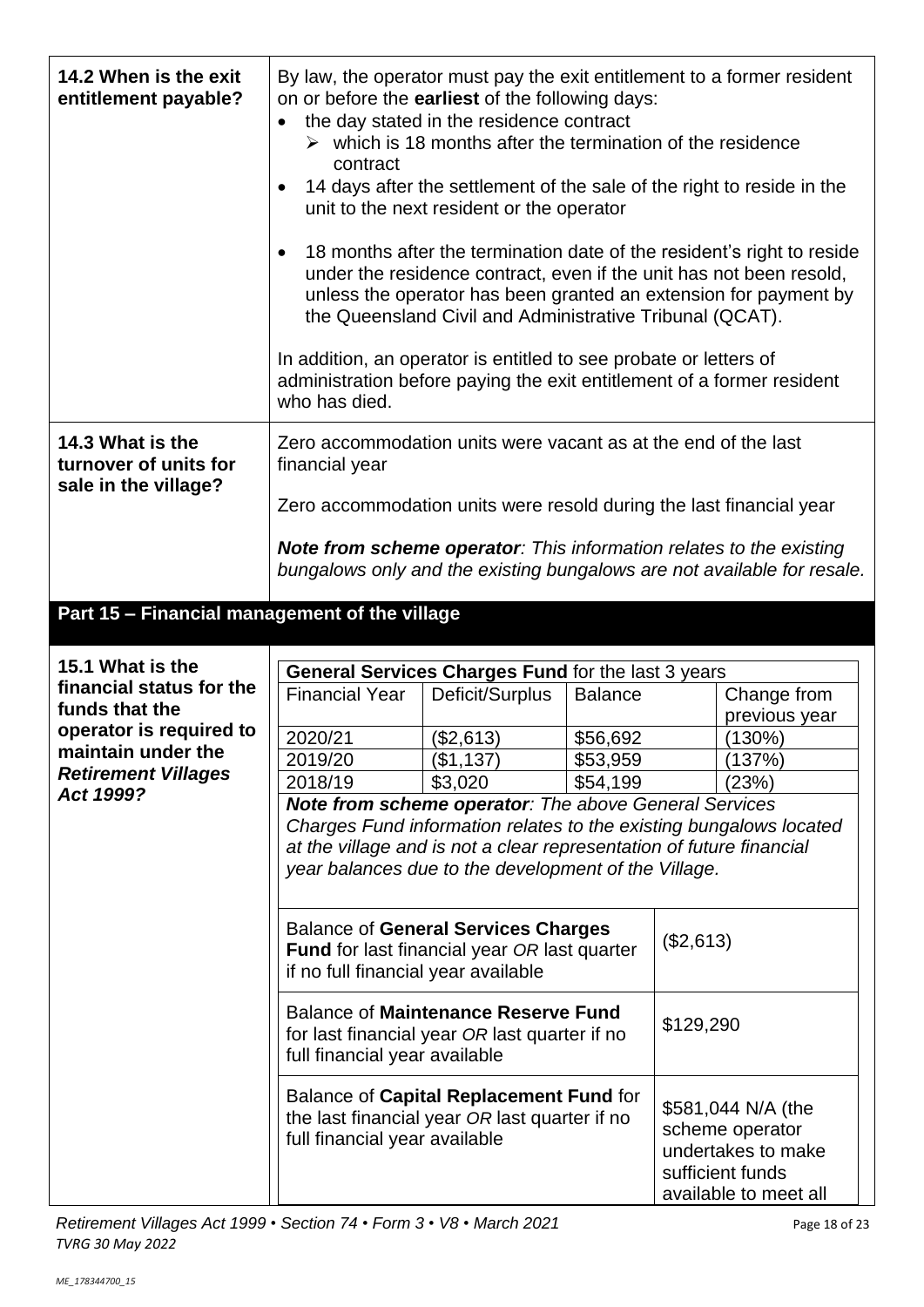|                                                                                                                                                         | Percentage of a resident ingoing<br>contribution applied to the Capital<br><b>Replacement Fund</b><br>The operator pays a percentage of a<br>resident's ingoing contribution, as<br>determined by a quantity surveyor's report,<br>to the Capital Replacement Fund. This fund<br>is used for replacing the village's capital<br>items.<br><b>OR</b><br>$\Box$ the village is not yet operating.                                          | capital replacement<br>costs using the<br>quantity surveyor's<br>report as a guide for<br>likely expenditure) |
|---------------------------------------------------------------------------------------------------------------------------------------------------------|------------------------------------------------------------------------------------------------------------------------------------------------------------------------------------------------------------------------------------------------------------------------------------------------------------------------------------------------------------------------------------------------------------------------------------------|---------------------------------------------------------------------------------------------------------------|
| <b>Part 16 - Insurance</b>                                                                                                                              |                                                                                                                                                                                                                                                                                                                                                                                                                                          |                                                                                                               |
| village, including for:<br>communal facilities; and                                                                                                     | The village operator must take out general insurance, to full replacement value, for the retirement<br>the accommodation units, other than accommodation units owned by residents.<br>Residents contribute towards the cost of this insurance as part of the General Services Charge.                                                                                                                                                    |                                                                                                               |
| 16.1 Is the resident<br>responsible for<br>arranging any<br>insurance cover?<br>If yes, the resident is<br>responsible for these<br>insurance policies: | $\Box$ No<br>$\boxtimes$ Yes<br>If yes, the resident is responsible for these insurance policies:<br>Contents insurance (for the resident's property in the unit)<br>Public liability insurance (for incidents occurring in the resident's<br>unit)<br>Workers' compensation insurance (for the resident's employees<br>or contractors)<br>Third-party insurance (for the resident's motor vehicles or<br>$\bullet$<br>mobility devices) |                                                                                                               |
| Part 17 - Living in the village                                                                                                                         |                                                                                                                                                                                                                                                                                                                                                                                                                                          |                                                                                                               |
| Trial or settling in period in the village                                                                                                              |                                                                                                                                                                                                                                                                                                                                                                                                                                          |                                                                                                               |
| 17.1 Does the village<br>offer prospective<br>residents a trial period<br>or a settling in period<br>in the village?                                    | Yes<br>$\boxtimes$ No                                                                                                                                                                                                                                                                                                                                                                                                                    |                                                                                                               |
| <b>Pets</b><br>17.2 Are residents                                                                                                                       | $\boxtimes$ Yes<br>$\Box$ No                                                                                                                                                                                                                                                                                                                                                                                                             |                                                                                                               |
| allowed to keep pets?                                                                                                                                   |                                                                                                                                                                                                                                                                                                                                                                                                                                          |                                                                                                               |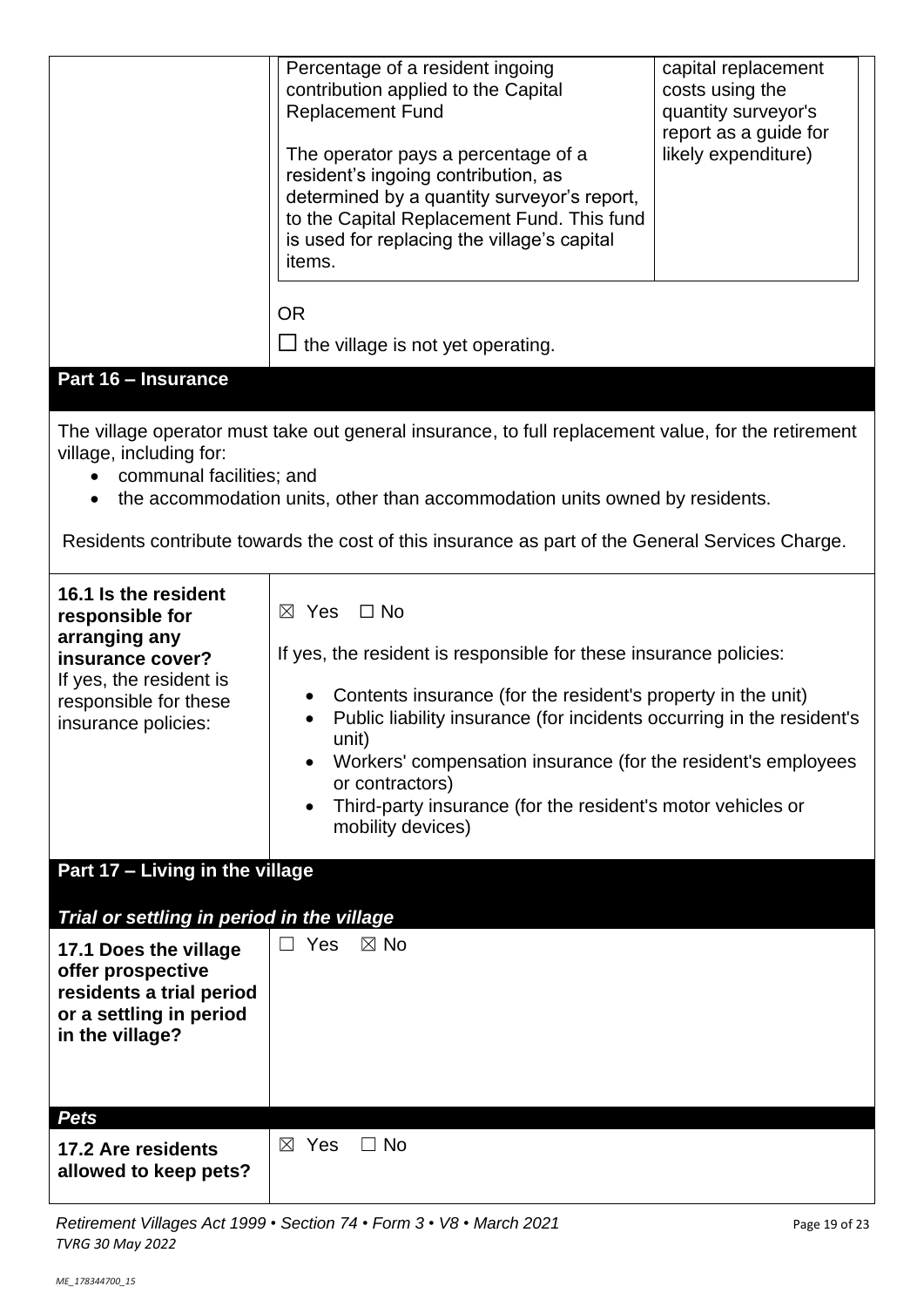| If yes: specify any<br>restrictions or conditions<br>on pet ownership                                                              | Pets are welcome, subject to conditions and scheme operator consent.                                                                                                                                                                                                                                      |
|------------------------------------------------------------------------------------------------------------------------------------|-----------------------------------------------------------------------------------------------------------------------------------------------------------------------------------------------------------------------------------------------------------------------------------------------------------|
| <b>Visitors</b>                                                                                                                    |                                                                                                                                                                                                                                                                                                           |
| 17.3 Are there<br>restrictions on visitors<br>staying with residents                                                               | $\boxtimes$ Yes<br>$\square$ No                                                                                                                                                                                                                                                                           |
| or visiting?<br>If yes: specify any<br>restrictions or conditions<br>on visitors (e.g. length of<br>stay, arrange with<br>manager) | Visitors may stay with a resident for up to one month (in total) in any 12<br>month period. Longer stays are allowed with the scheme operator's<br>prior consent.                                                                                                                                         |
| <b>Village by-laws and village rules</b>                                                                                           |                                                                                                                                                                                                                                                                                                           |
| 17.4 Does the village<br>have village by-laws?                                                                                     | $\boxtimes$ Yes<br>$\Box$ No                                                                                                                                                                                                                                                                              |
|                                                                                                                                    | By law, residents may, by special resolution at a residents meeting and<br>with the agreement of the operator, make, change or revoke by-laws<br>for the village.                                                                                                                                         |
|                                                                                                                                    | Note: See notice at end of document regarding inspection of village<br>by-laws                                                                                                                                                                                                                            |
| 17.5 Does the operator<br>have other rules for                                                                                     | $\boxtimes$ No<br>$\Box$ Yes                                                                                                                                                                                                                                                                              |
| the village.                                                                                                                       | If yes: Rules may be made available on request.                                                                                                                                                                                                                                                           |
| <b>Resident input</b>                                                                                                              |                                                                                                                                                                                                                                                                                                           |
| 17.6 Does the village                                                                                                              | $\boxtimes$ No<br>Yes<br>$\Box$                                                                                                                                                                                                                                                                           |
| have a residents<br>committee established<br>under the Retirement<br><b>Villages Act 1999?</b>                                     | By law, residents are entitled to elect and form a residents committee<br>to deal with the operator on behalf of residents about the day-to-day<br>running of the village and any complaints or proposals raised by<br>residents.<br>You may like to ask the village manager about an opportunity to talk |
|                                                                                                                                    | with members of the resident committee about living in this village.                                                                                                                                                                                                                                      |
| <b>Part 18 - Accreditation</b>                                                                                                     |                                                                                                                                                                                                                                                                                                           |
| 18.1 Is the village<br>voluntarily accredited<br>through an industry-<br>based accreditation<br>scheme?                            | $\boxtimes$ No, village is not accredited<br>$\Box$ Yes, village is voluntarily accredited through:                                                                                                                                                                                                       |
|                                                                                                                                    | Note: Retirement village accreditation schemes are industry-based schemes. The Retirement<br>Villages Act 1999 does not establish an accreditation scheme or standards for retirement villages.                                                                                                           |
| Part 19 - Waiting list                                                                                                             |                                                                                                                                                                                                                                                                                                           |

*ME\_178344700\_15*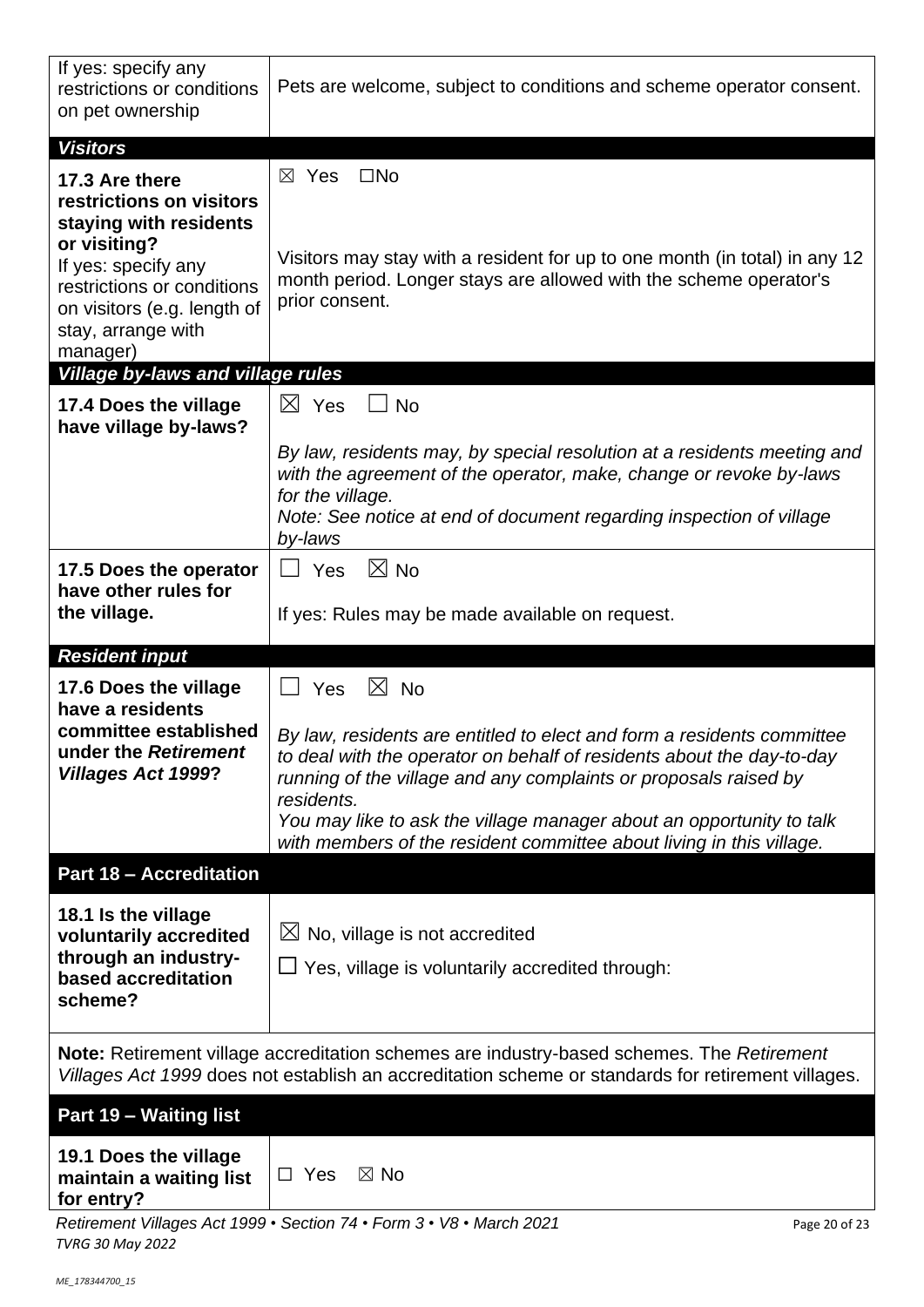# **Access to documents**

**The following operational documents are held by the retirement village scheme operator and a prospective resident or resident may make a written request to the operator to inspect or take a copy of these documents free of charge. The operator must comply with the request by the date stated by the prospective resident or resident (which must be at least seven days after the request is given).**

- $\boxtimes$  Certificate of registration for the retirement village scheme
- $\boxtimes$  Certificate of title or current title search for the retirement village land
- $\boxtimes$  Village site plan
- $\boxtimes$  Plans showing the location, floor plan or dimensions of accommodation units in the village
- $\boxtimes$  Plans of any units or facilities under construction
- $\boxtimes$  Development or planning approvals for any further development of the village
- ☒ An approved redevelopment plan for the village under the *Retirement Villages Act*
- $\Box$  An approved transition plan for the village
- $\Box$  An approved closure plan for the village
- $\boxtimes$  The annual financial statements and report presented to the previous annual meeting of the retirement village
- $\boxtimes$  Statements of the balance of the capital replacement fund, or maintenance reserve fund or general services charges fund (or income and expenditure for general services) at the end of the previous three financial years of the retirement village
- ☐ Statements of the balance of any Body Corporate administrative fund or sinking fund at the end of the previous three years of the retirement village
- $\boxtimes$  Examples of contracts that residents may have to enter into
- $\boxtimes$  Village dispute resolution process
- $\boxtimes$  Village by-laws
- $\boxtimes$  Village insurance policies and certificates of currency
- ☐ A current public information document (PID) continued in effect under section 237I of the Act (this applies to existing residence contracts)

*An example request form containing all the necessary information you must include in your request is available on the Department of Housing and Public Works website.*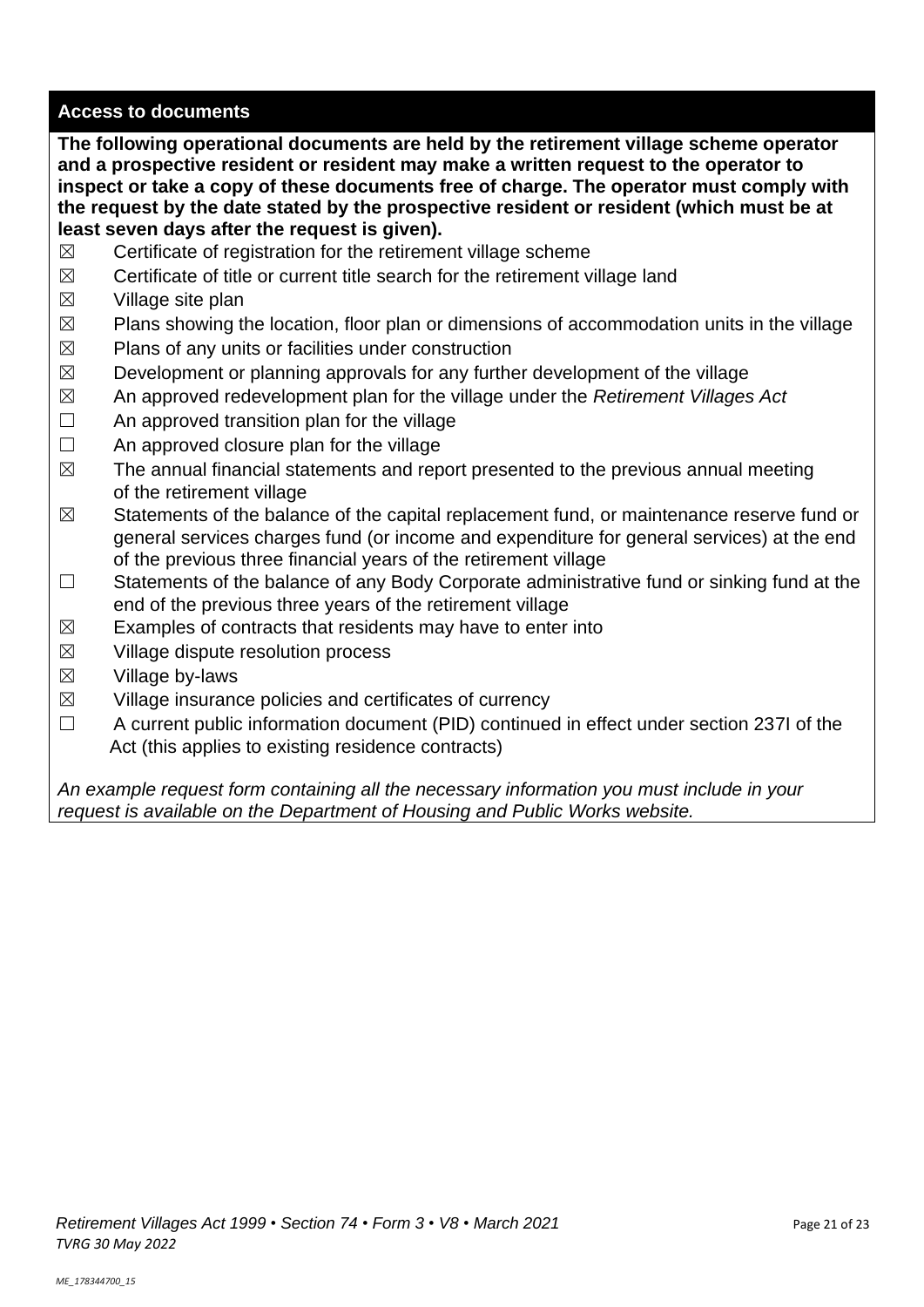#### **Further Information**

If you would like more information, contact the Department of Housing and Public Works on 13 QGOV (13 74 68) or visit our website at **[www.hpw.qld.gov.au](http://www.hpw.qld.gov.au/)**

# **General Information**

General information and fact sheets on retirement villages: [www.qld.gov.au/retirementvillages](http://www.qld.gov.au/retirementvillages)

For more information on retirement villages and other seniors living options: [www.qld.gov.au/seniorsliving](http://www.qld.gov.au/seniorsliving)

#### **Regulatory Services, Department of Housing and Public Works**

Regulatory Services administers the *Retirement Villages Act 1999*. This includes investigating complaints and alleged breaches of the Act. Department of Housing and Public Works GPO Box 690, Brisbane, QLD 4001 Phone: 07 3008 3450 Email: regulatoryservices@hpw.qld.gov.au Website: [www.hpw.qld.gov.au/housing](http://www.hpw.qld.gov.au/housing)

# **Queensland Retirement Village and Park Advice Service (QRVPAS)**

Specialist service providing free information and legal assistance for residents and prospective residents of retirement villages and manufactured home parks in Queensland. Caxton Legal Centre Inc. 1 Manning Street, South Brisbane, QLD 4101 Phone: 07 3214 6333 Email: caxton@caxton.org.au Website: [www.caxton.org.au](http://www.caxton.org.au/)

#### **Department of Human Services (Australian Government)**

Information on planning for retirement and how moving into a retirement village can affect your pension Phone: 132 300 Website: [www.humanservices.gov.au/individuals/subjects/age-pension-and-planning-your](file:///C:/Users/juliet.gross/AppData/Roaming/Microsoft/Word/www.humanservices.gov.au/individuals/subjects/age-pension-and-planning-your-retirement)[retirement](file:///C:/Users/juliet.gross/AppData/Roaming/Microsoft/Word/www.humanservices.gov.au/individuals/subjects/age-pension-and-planning-your-retirement)

#### **Seniors Legal and Support Service**

These centres provide free legal and support services for seniors concerned about elder abuse, mistreatment or financial exploitation. Caxton Legal Centre Inc. 1 Manning Street, South Brisbane, QLD 4101 Phone: 07 3214 6333 Email: caxton@caxton.org.au Website: [https://caxton.org.au](https://caxton.org.au/)

#### **Queensland Law Society**

Find a solicitor Law Society House 179 Ann Street, Brisbane, QLD 4000